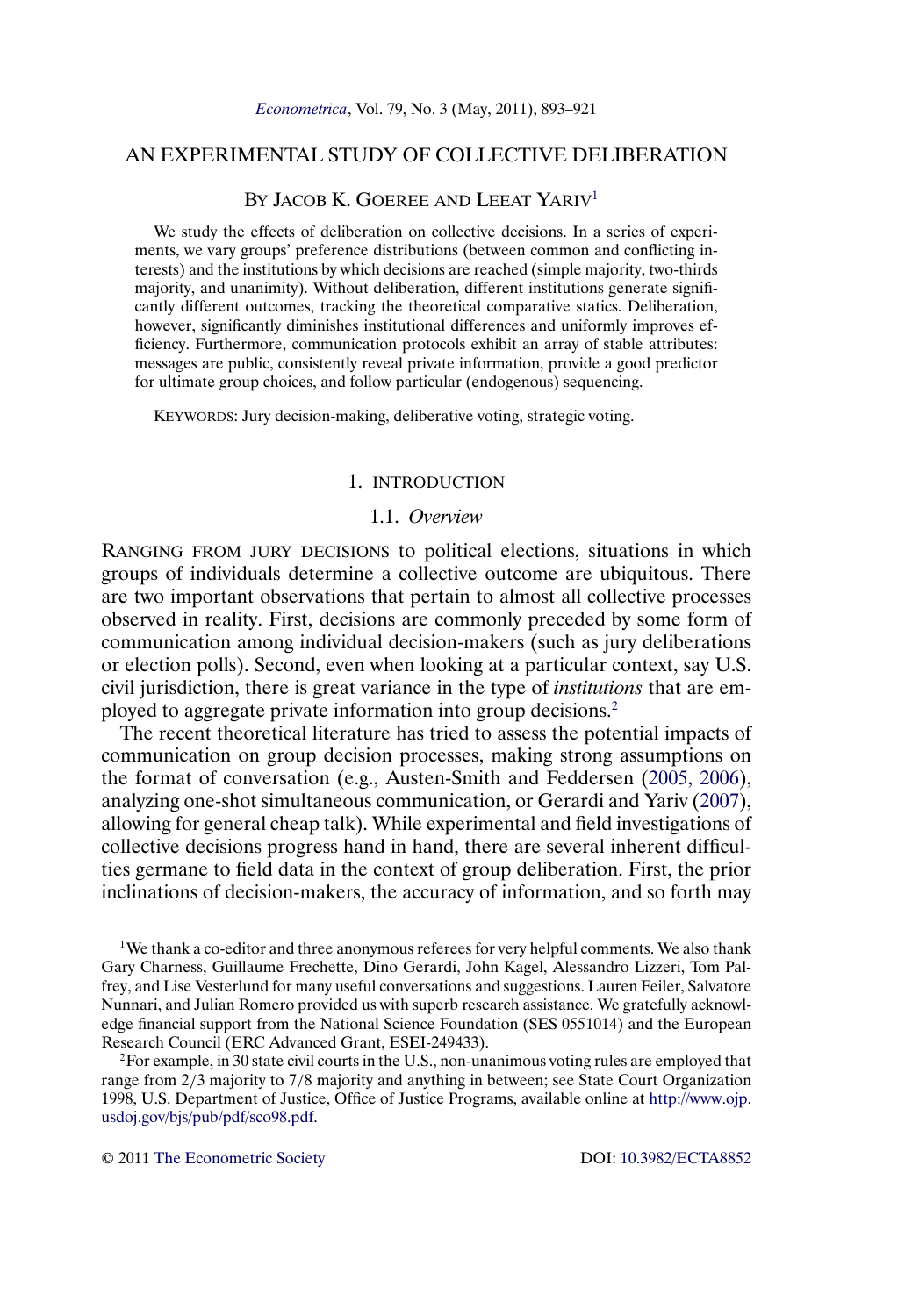<span id="page-1-0"></span>suffer from endogeneity problems as well as may be difficult to calibrate. Second, protocols of conversation are rarely obtainable. Indeed, the existing field analysis in the jury context uses either exit surveys or mock juries.<sup>3</sup> Third, a controlled comparison of institutions is very difficult practically. Juries serve as a prime example in which communication is structured into the decisionmaking process. Even for particular types of cases, there is great institutional variance across state jurisdictions. Nonetheless, out-of-court settlements are not fully documented and may be affected by the voting rule in place, which makes for harsh empirical endogeneity problems (Priest and Klein [\(1984\)](#page-28-0)).

The current paper reports observations from some of the first lab experiments aimed at understanding the effects of different institutions on outcomes when communication channels are available as well as the impact of different preference distributions within a group on institutional performance. Furthermore, our design allows us to provide a characterization of the endogenous formation of communication protocols under different institutions and group preferences.

Specifically, we conducted an array of experiments that emulate a jury decision-making process, in which groups of nine subjects were required to make a collective decision between one of two alternatives (a neutral version of acquittal or conviction). The returns to either alternative were randomly determined according to the realization of an underlying state (such as a guilty or innocent defendant) and each subject received a private signal about that realization (similar to the subjective interpretations of testimonies in a trial). We implemented a  $3 \times 3 \times 2$  design. Namely, we varied the distribution of preferences among subjects (one distribution entailing common interests and two allowing for different formats of heterogeneity), the institution or voting rule by which the group decision was made (simple majority, 2/3 supermajority, and unanimity), and the availability (or unavailability) of free-form communication.

Our experimental setup can be thought off as a metaphor for a wide variety of settings, including not only jury voting, but also investment decisions by corporate strategy committees, hiring and tenure decisions by university faculty, performances rated by a group of judges, and more.

There are several insights that come out of our investigation. First, without the ability to communicate, agents behave in a rather sophisticated strategic manner. Across treatments, agents vote against their private information when the informative equilibrium prescribes that they do so. While the experimental observations do not match the Bayesian Nash predictions pointwise numerically, the data do reveal the theoretically predicted comparative statics across voting rules and across preferences. One consequence of subjects' strategic behavior is that, absent communication, the efficiency of simple majoritarian

3For an overview of recent empirical research on deliberating juries, see Devine, Clayton, Dunford, Seying, and Pryce [\(2001\)](#page-27-0).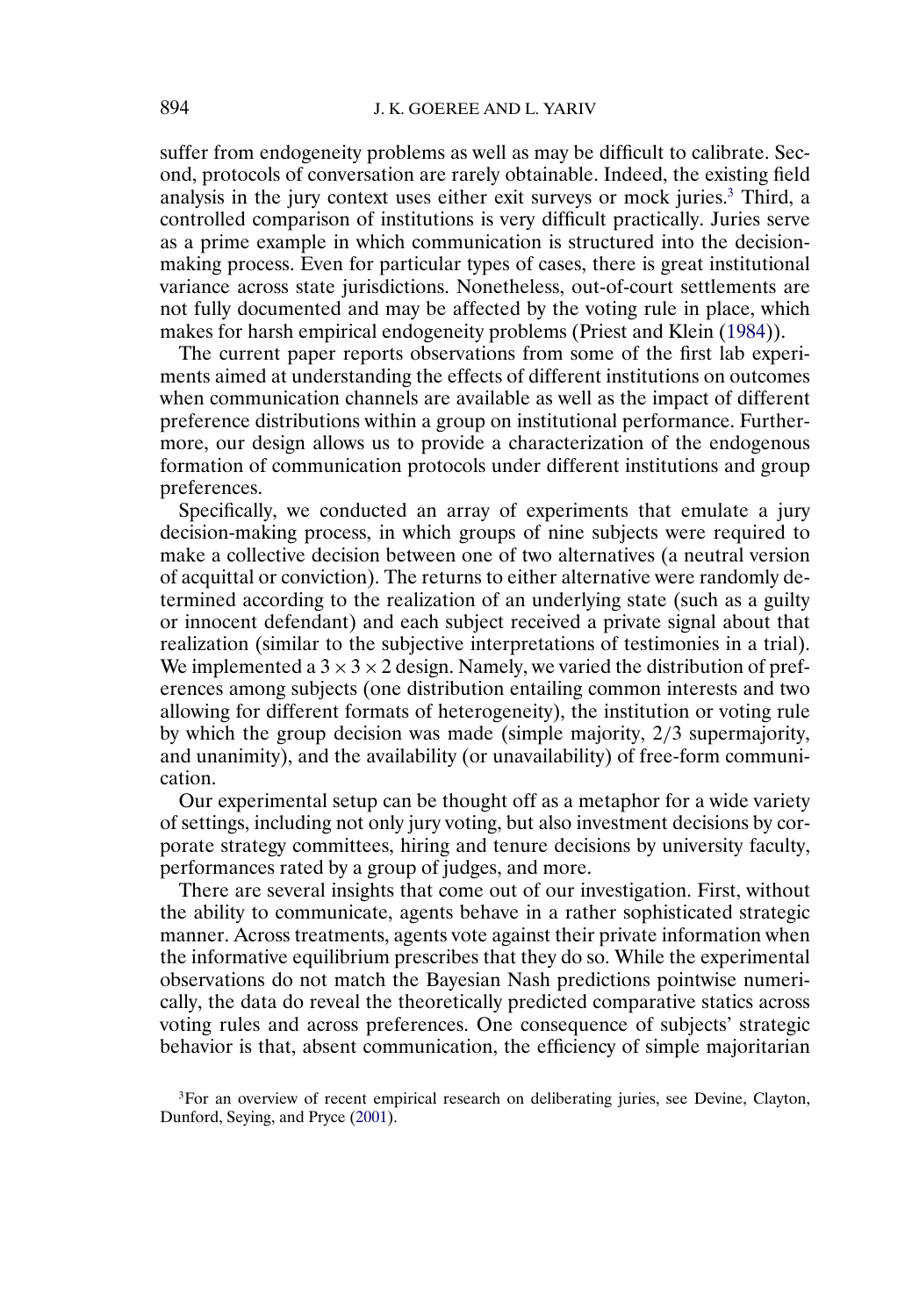<span id="page-2-0"></span>rules is greater than that emerging from voting rules that require more consensual decisions (see, e.g., Feddersen and Pesendorfer [\(1998\)](#page-28-0)).

The second, and possibly most important insight, is that free-form communication greatly improves efficiency as well as diminishes institutional differences. The extent to which institutional differences are mitigated depends on the preference heterogeneity between individuals. In particular, when agents have shared (or homogeneous) preferences, as much of the extant strategic voting literature assumes (see below), there are no significant differences between outcomes under different voting rules when communication is available. Furthermore, groups make choices that are consistent with the welfare maximizing decisions given the available *aggregate information* in the group.

These observations have important implications. On the one hand, they help explain the great variety of institutions in what appear to be very similar contexts (such as trials of a particular type). Indeed, when the panel of decisionmakers can freely deliberate prior to making a collective decision, the institution in and of itself may not be crucial to outcomes. On the other hand, these results suggest that from a policy perspective, affecting the communication protocols that precede decisions can serve as a vital design instrument.

The third chief insight pertains to the characteristics of the endogenously created communication protocols. In our experiments, communication is predominantly public, nearly always truthful, and is a strong predictor of group choice. Correct decisions are associated with shorter chats and higher fractions of the conversations dedicated to information exchange. Furthermore, across all treatments, protocols are consistently composed of two distinct phases information sharing and aggregation of opinions.

In fact, a schematic description of the procedure subjects utilize is as follows. Subjects first share their information (truthfully and publicly), then decide collectively on the ultimate decision, and finally all vote for that option. Indeed, voting in unison is the modal outcome in almost all of our communication treatments. Naturally, this procedure explains the similarity in outcomes observed across voting rules when subjects deliberate.

# 1.2. *Related Literature*

A formal approach to the study of collective decision-making under uncertainty originated with the work of Condorcet [\(1785\)](#page-27-0), who considered group decision problems in which members have a common interest but differ in their beliefs about which alternative is correct. In particular, Condorcet considered a model with two possible states of the world (e.g., a defendant who is innocent or guilty) and individual group members, privately and imperfectly informed about which state applies, who vote for one of two alternatives (e.g., acquit or convict). The common interest assumption assures all group members readily agree about which alternative to pick if information is public (i.e., all share the same threshold of doubt for conviction). Differences in beliefs or preferences,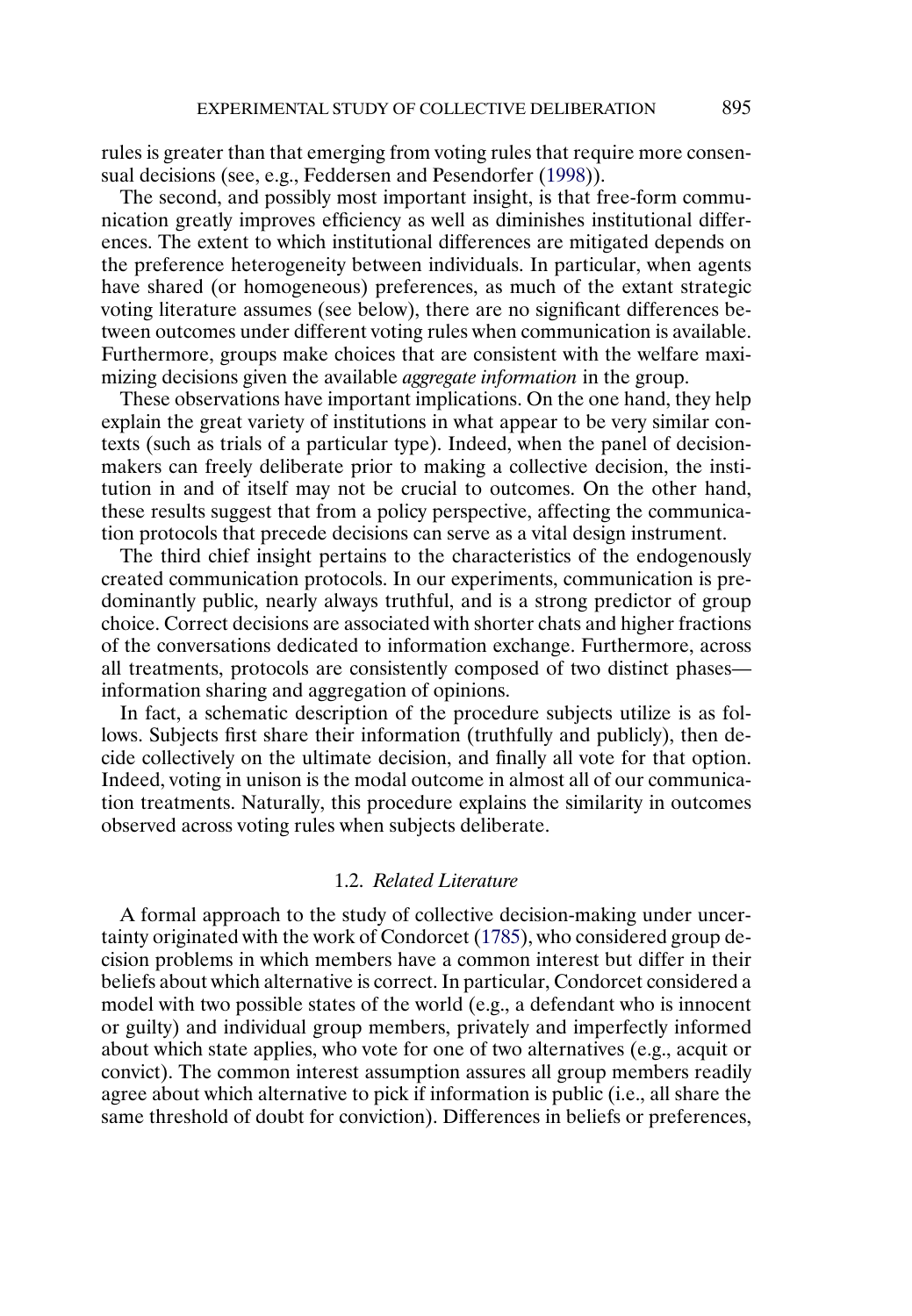<span id="page-3-0"></span>however, create an information aggregation problem, making it harder for the group to reach a consensus and draw the right conclusion.

Within the context of this simple  $2 \times 2$  model, generally referred to as the Condorcet jury model, Condorcet [\(1785\)](#page-27-0) argued that majority is an efficient voting rule to aggregate the group's scattered pieces of information. Furthermore, he concluded that under majority rule, groups make better decisions than individuals and large groups almost surely make the right choice. Condorcet derived this "jury theorem" assuming individuals vote *sincerely*, that is, their votes simply follow their private information.

Recent work, however, has shown that rational voters do not necessarily behave this way (see Austen-Smith and Banks [\(1996\)](#page-27-0), Myerson [\(1998\)](#page-28-0), Feddersen and Pesendorfer [\(1996, 1997, 1998\)](#page-28-0)). Since a vote matters only when it is pivotal, a strategic agent considers the information contained in the event of being pivotal, taking into account others' strategies. In particular, Nash equilibrium strategies may involve *strategic* voting, where individuals go against their private information. Moreover, equilibrium strategies systematically vary with the voting rule.

There are two sets of conclusions this literature has produced. First, unanimity is expected to perform worse than non-unanimous voting rules. In fact, under unanimity the probability of a wrongful conviction may *increase* with jury size and is bounded away from zero as the jury size grows large. Second, as jury size becomes infinitely large, non-unanimous voting rules fully aggregate the available information and generate efficient outcomes.

The design of our experiments matches the theoretical setup of Feddersen and Pesendorfer [\(1998\)](#page-28-0). In particular, our design allows us to test for strategic voting experimentally when communication is not available under different voting rules and different preference distributions.

Recently, there have been several papers that analyzed the potential impact of communication on collective choice outcomes. Coughlan [\(2000\)](#page-27-0) and Austen-Smith and Feddersen [\(2005, 2006\)](#page-27-0) were among the first to point out that the availability of particular communication protocols<sup>4</sup> can dramatically alter collective decisions, while Gerardi and Yariv [\(2007\)](#page-28-0) showed that unrestricted communication (such as jury deliberation) renders a large class of voting rules equivalent in terms of the sets of sequential equilibrium outcomes they generate.<sup>5</sup> It is the latter paper that motivates the design of the experimental sessions with communication. We allow for free-form communication,

<sup>4</sup>Coughlan [\(2000\)](#page-27-0) considered straw polls and Austen-Smith and Feddersen [\(2005, 2006\)](#page-27-0) considered one-stage simultaneous and public conversation. See also Elster [\(1998\)](#page-28-0) for related work in other fields.

 ${}^{5}$ Lizzeri and Yariv [\(2011\)](#page-28-0) achieved a similar result for certain environments when considering communication protocols that entail a stage of costly information collection and a stage of collective decision. Gerardi and Yariv [\(2008\)](#page-28-0) effectively considered communication protocols as a design instrument in a particular mechanism design setup pertaining to information acquisition within collective choice. Meirowitz [\(2006\)](#page-28-0) considered a mechanism design problem that generates incentives for protocols to be carried out in a particular way.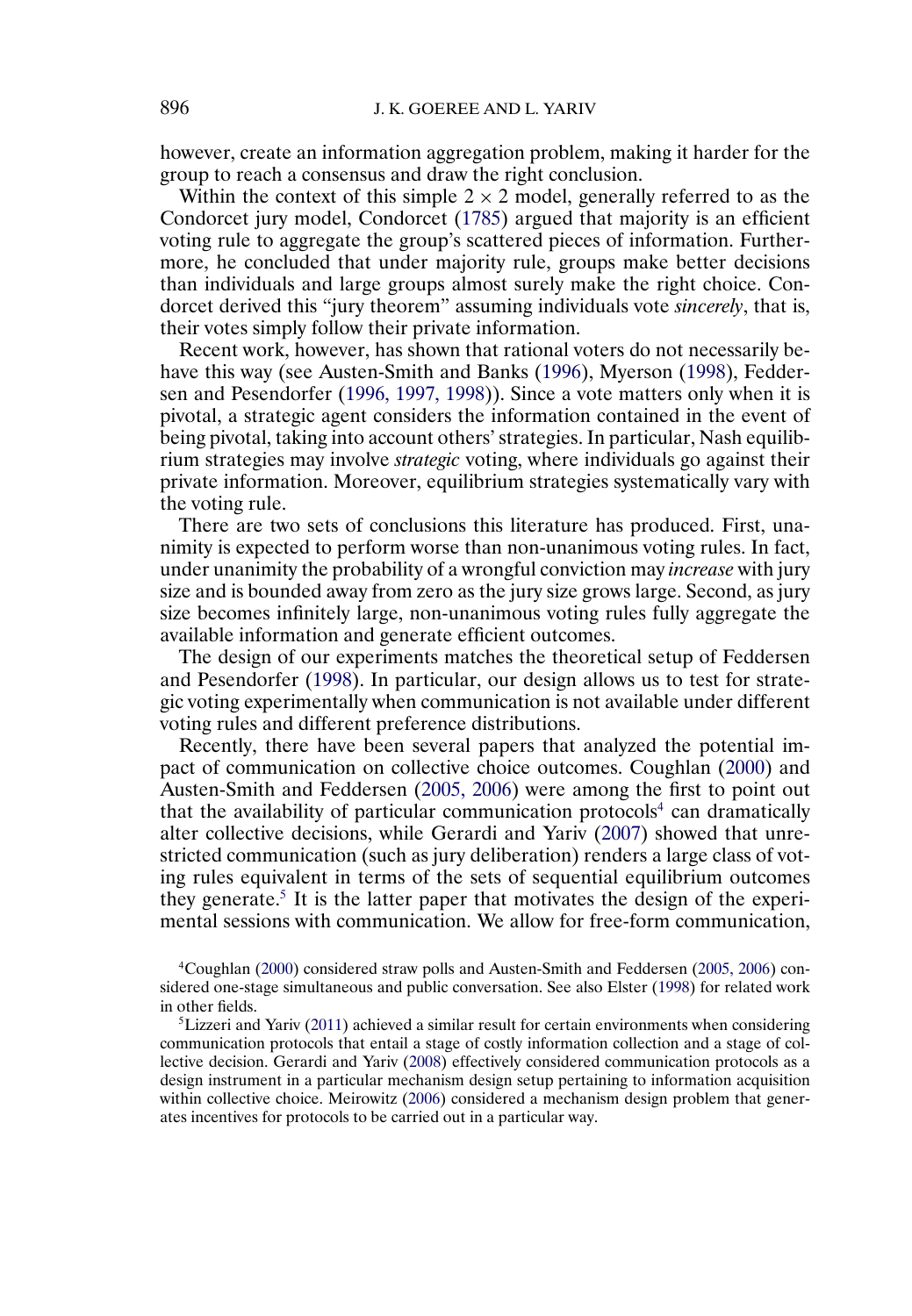<span id="page-4-0"></span>study the emergent (endogenous) communication protocols, and compare the outcomes generated by different institutions.

Experimentally, there have been several recent laboratory inquiries into group decision-making. Guarnaschelli, McKelvey, and Palfrey [\(2000\)](#page-28-0) tested some of the extreme Nash predictions by inspecting a jury (of size three and six) and varying the voting rule (majority and unanimity). Their data confirm the Nash prediction that unanimity rule triggers strategic voting; jurors with an innocent signal mix between acquit and convict.<sup>6</sup> In contrast, under majority rule, voting tends to be sincere. Battaglini, Palfrey, and Morton [\(2010\)](#page-27-0) also identified strategic voting behavior in the form of the "swing-voter's curse" (Feddersen and Pesendorfer [\(1996\)](#page-28-0)). For an overview of political economy experiments, see Palfrey [\(2006\)](#page-28-0).

Communication is specifically incorporated in Dickson, Hafer, and Landa [\(2008\)](#page-27-0), who studied the interpretation of information by subjects in a oneround protocol in which subjects (with potentially different preferences and private information) simultaneously decide whether to speak or to listen.7

As a summary of the extant literature, we note that the experiments described in this paper provide three important methodological innovations. Most importantly, our study constitutes a first experimental inquiry of how free-form communication affects institutional outcomes.<sup>8</sup> In addition, we allow for intermediate voting rules in addition to majority and unanimity rules (intermediate voting rules are surprisingly understudied in the formal literature in view of their prevalence). Finally, our experimental treatments include juries with homogeneous and heterogeneous preferences.

## 1.3. *Paper Structure*

Section [2](#page-5-0) describes the experimental design. The corresponding theoretical predictions are analyzed in Section [3.](#page-6-0) We start the description of the experi-

6Ladha, Miller, and Oppenheimer [\(1999\)](#page-28-0) provided experimental evidence for strategic voting in a related setting. Bottom, Ladha, and Miller [\(2002\)](#page-27-0) illustrated the implications of non-Bayesian updating in the Condorcet world.

 ${}^{7}$ McCubbins and Rodriguez [\(2006\)](#page-28-0) considered a completely different setup with experimental communication. Their subjects need to decide on a solution to an SAT problem (of unknown difficulty) and they allow subjects (with unknown math abilities) to communicate in one round (they can send or not one signal, and listen or not to others' signals). They showed that the quality of individual decisions can decrease after such communication. In another different context, Cooper and Kagel [\(2005\)](#page-27-0) illustrated how team communication makes groups behave more strategically as well as respond quicker to payoff changes than individuals. The effects of communication have also been studied experimentally in other settings, for example, in partnerships as in Charness and Dufwenberg [\(2006\)](#page-27-0) or dictator games as in Andreoni and Rao [\(2009\)](#page-27-0).

8Guarnaschelli, McKelvey, and Palfrey [\(2000\)](#page-28-0) allowed for restricted communication, that is, deliberations taking the form of a straw poll vote (as in Coughlan [\(2000\)](#page-27-0)). They found that voters tend to expose their private information less than theory predicts and the impact on jury outcomes is small. In contrast, the free-form communication allowed for in our experiments has a dramatic effect on jury outcomes.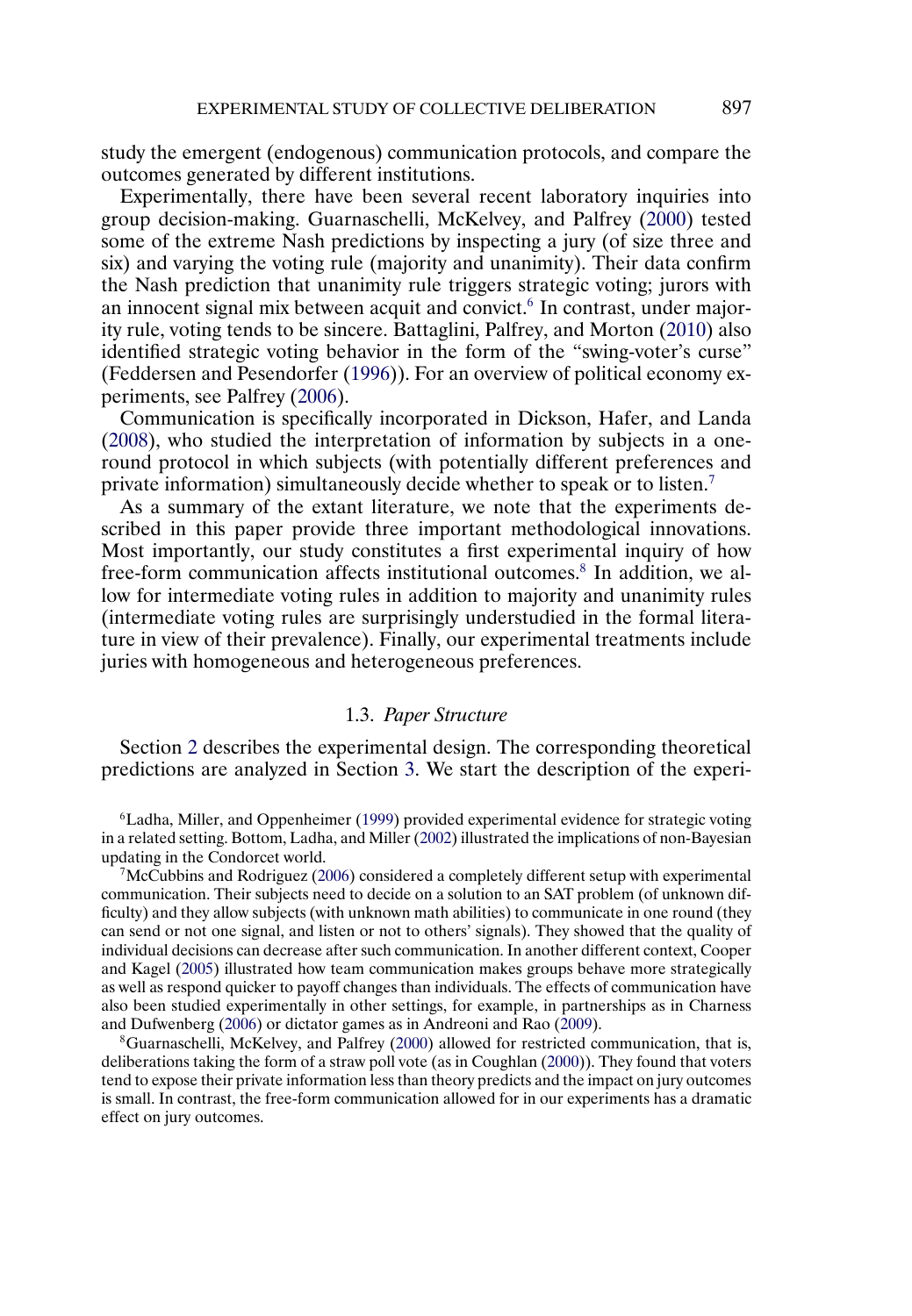<span id="page-5-0"></span>mental observations in Section [4](#page-9-0) in which we test for strategic voting. The collective outcomes generated by each institution, with and without the possibility to deliberate, are described in Section [5.](#page-16-0) A detailed analysis of the experimental communication protocols appears in Section [6.](#page-20-0) The protocols' effects on experimental juries' behavior is discussed in Section [7.](#page-23-0) Section [8](#page-24-0) concludes.

### 2. EXPERIMENTAL DESIGN

The underlying setup of our experimental design replicates the characteristics of Condorcet's simple model. There is a "red" jar and a "blue" jar: the red jar contains seven red and three blue balls, and the blue jar contains seven blue and three red balls. Throughout the paper, we use the red (blue) jar as a metaphor for a guilty (innocent) defendant. At the start of each period, subjects are randomized into a group of nine subjects (who are assigned labels 1–9 randomly) and one of the jars is chosen by a toss of a fair coin. Subjects receive private information and ultimately need to cast a vote pertaining to their guess of which jar had been chosen and are each paid according to their own and their (eight) fellow group members' guesses. There are four important components of our experimental design: the private information each subject gets, subjects' ability to interact, the voting rule in place, and subjects' preferences.<sup>9</sup>

*Information*: In each period, after the jar had been selected, each of the nine jurors in a group receives an independent draw (with replacement) from the jar being used. The color of the drawn ball matches the jar's color with probability  $q = 0.7$ , commonly referred to as the *accuracy* of the private signal.

*Communication*: In the no communication or "no-chat" treatments, subjects cast their guesses immediately after observing their private draws. In the communication or "chat" treatments, subjects can communicate with one another via a chat screen that automatically opens when subjects receive their private draws. They are able to direct their messages to a subset of their group or to the group as a whole (i.e., send a public message). Messages can take any form and communication is not restricted in time. When subjects are done chatting, they cast their votes for red or blue.

*Voting Rules*: Once all votes have been received, they are automatically tallied to determine the group outcome. The voting rule, explained to the subjects at the outset of the experiment, is a threshold rule, where the red jar is the group choice if and only if at least (a prespecified)  $r$  red votes are submitted. There are three types of treatments, corresponding to three different voting rules:  $r = 5$  (simple majority),  $r = 7$  (two-thirds majority), and  $r = 9$  (unanimity).

*Preferences*: Subjects' payoffs, which depend on whether the group decision matches the jar being used, vary by treatment. In the *homogeneous* treat-

9The experimental instructions are available in the Supplemental Material [\(Goeree and Yariv](#page-28-0) [\(2011\)\)](#page-28-0).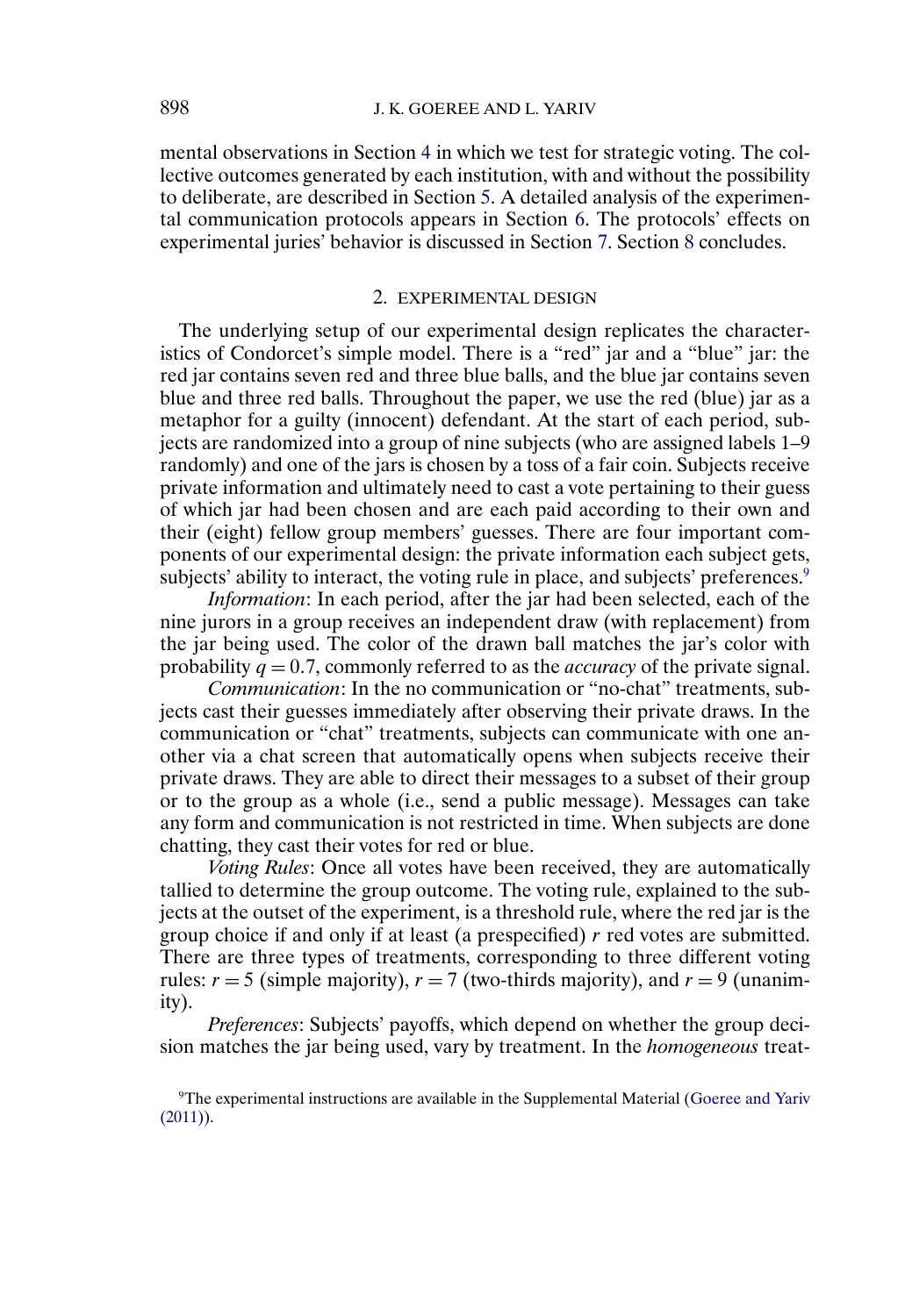<span id="page-6-0"></span>ment, subjects' preferences are completely aligned. In the *heterogeneous* treatment, subjects are randomly assigned (with equal probabilities) the role of weak red or weak blue partisan, which causes a misalignment in preferences. The weak red (weak blue) partisans are pre-disposed to choose the red (blue) jar or, in other words, require stronger information favoring the blue (red) jar to prefer it. This misalignment is even stronger in the *partisan* treatment, where jurors are assigned the role of strong red partisan with probability 1/6, a role in which the red outcome is preferred regardless of the realized jar. Subjects are informed of the ex ante distribution of preferences and their own realized preferences in each round (but not the full realization of preferences in their group). The top panel of Table [I](#page-7-0) displays the payoffs (in cents) used in the different treatments.

To summarize, the experiments employ a  $3 \times 3 \times 2$  design based on variations in voting rules, jurors' preferences, and the availability of communication among the subjects. Each experimental session implemented one particular voting rule and one particular preference distribution. Within sessions, we conducted 15 periods without communication followed by 15 periods with communication (with one practice round preceding each). Three of the sessions were repeated with the chat periods preceding the no-chat periods to check for order effects. These "reverse order" sessions led to qualitatively identical insights as our baseline treatments. In our analysis below, we therefore pool the data from both types of sessions.10

The experiments were conducted at the California Social Sciences Experimental Laboratory (CASSEL) at UCLA. The bottom panel of Table [I](#page-7-0) describes the number of subjects participating in each of the treatments (where summands correspond to separate sessions). Overall, 549 subjects participated. The average payoff per subject from the no-chat segment of each session was \$9.53, while the corresponding average payoff in the chat segment was \$13.11. In addition, each subject received a \$5 show-up fee.

## 3. THEORETICAL PREDICTIONS

Our experimental design matches the basic jury setup introduced by Fed-dersen and Pesendorfer [\(1998\)](#page-28-0). Formally, consider a group of  $n = 2k + 1$  individuals (subjects, jurors, etc.) who collectively choose one out of two alternatives, {red blue} (as suggested above, this can be understood as a metaphor for a choice between convicting or acquitting a defendant) using a threshold voting rule parameterized by  $r = 1, \ldots, n$ . That is, red (convict) is chosen if and only if at least  $r$  agents vote in favor of it. In our experimental treatments,  $n = 9$  and  $r = 5, 7, 9$ . At the outset, a state of nature is chosen randomly from  $\{R, B\}$  (experimentally, red or blue jar; metaphorically, guilty or

 $10$ Separate analysis of the sessions in which rounds with communication preceded the rounds without communication is available from the authors upon request.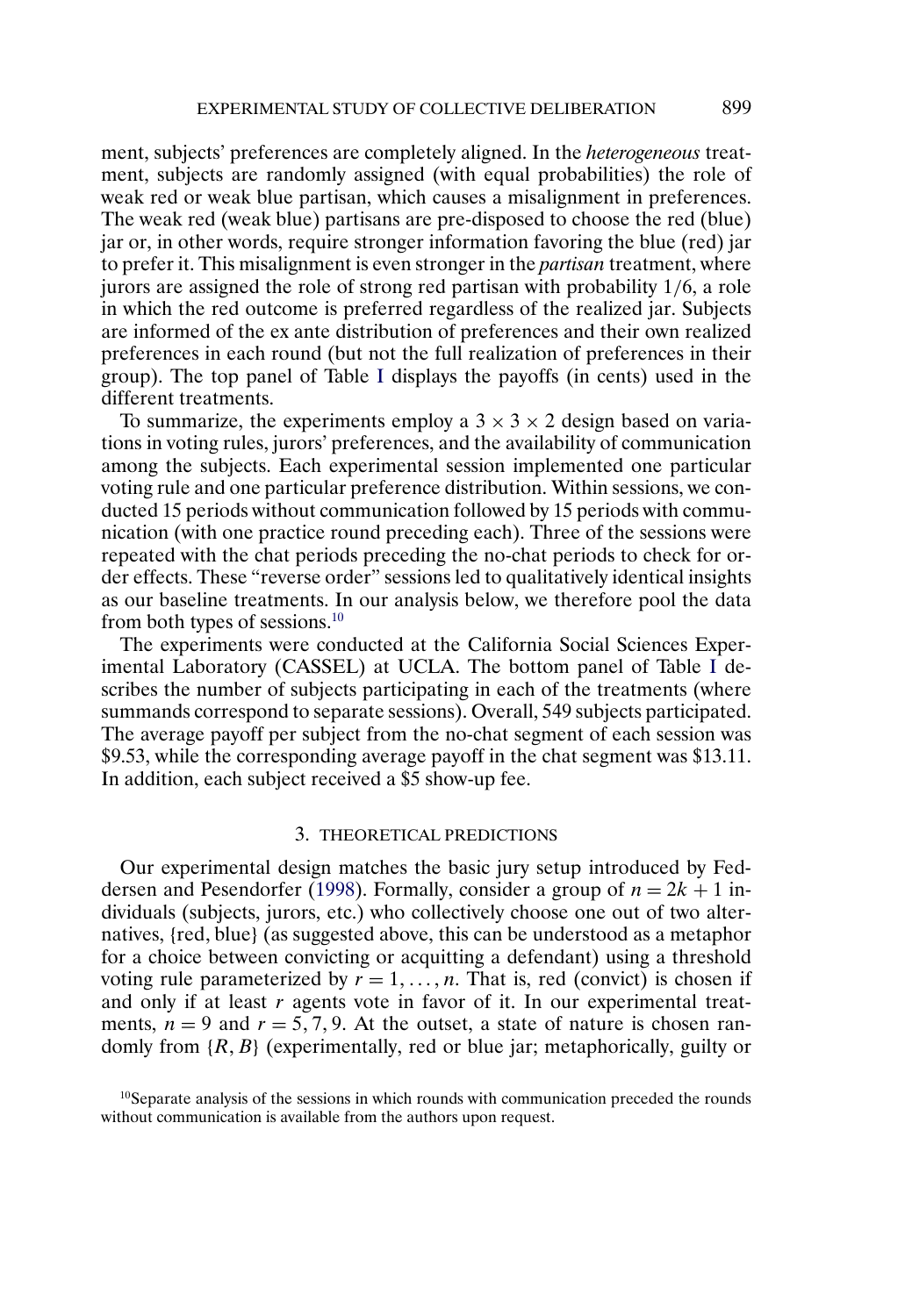<span id="page-7-0"></span>

|                  |              |                      |               | TABLE I<br><b>EXPERIMENTAL DESIGN</b> |                          |                 |                 |                           |               |
|------------------|--------------|----------------------|---------------|---------------------------------------|--------------------------|-----------------|-----------------|---------------------------|---------------|
|                  |              | Homogeneous          |               |                                       | Heterogeneous            |                 | Partisan        |                           |               |
|                  |              | Neutral [1]          |               | Weak Red Partisan [1/2]               |                          |                 | Neutral $[5/6]$ |                           |               |
|                  | True Jar Red |                      | True Jar Blue | True Jar Red                          |                          | True Jar Blue   | True Jar Red    |                           | True Jar Blue |
| Preferences      |              |                      |               |                                       |                          |                 |                 |                           |               |
| Jury choice red  | 100          |                      | 10            | 150                                   |                          | 10              | 100             |                           | 10            |
| Jury choice blue | 10           |                      | 100           | 10                                    | 50<br>10                 |                 | 100             |                           |               |
|                  |              |                      |               |                                       | Weak Blue Partisan [1/2] |                 |                 | Strong Red Partisan [1/6] |               |
|                  |              |                      |               | True Jar Red                          |                          | True Jar Blue   | True Jar Red    |                           | True Jar Blue |
| Jury choice red  |              |                      |               | 50                                    |                          | 10              | 150             |                           | 50            |
| Jury choice blue |              |                      |               | 10                                    |                          | 150             | 10              |                           | 25            |
|                  | $r = 5$      | $r=7$                | $r = 9$       | $r = 5$                               | $r=7$                    | $r = 9$         | $r = 5$         | $r=7$                     | $r = 9$       |
| Subjects         |              |                      |               |                                       |                          |                 |                 |                           |               |
| No chat, chat    | 36           | $27^a + 36^b + 45^b$ | 27            | $18 + 45^{b,c}$                       | $27+45^{\rm b}$          | $36 + 45^{b,d}$ | 27              | 36                        | 36            |
| Chat, no chat    | N/A          | N/A                  | 18            | 27                                    | 18                       | N/A             | N/A             | N/A                       | N/A           |

<sup>a</sup>Chat treatment was run for 18 rounds (in addition to the practice round).

bOnly the no-chat treatment was run.

cChat treatment was run for only <sup>9</sup> rounds (in addition to the practice round).

dThis session was run for only <sup>9</sup> rounds (in addition to the practice round).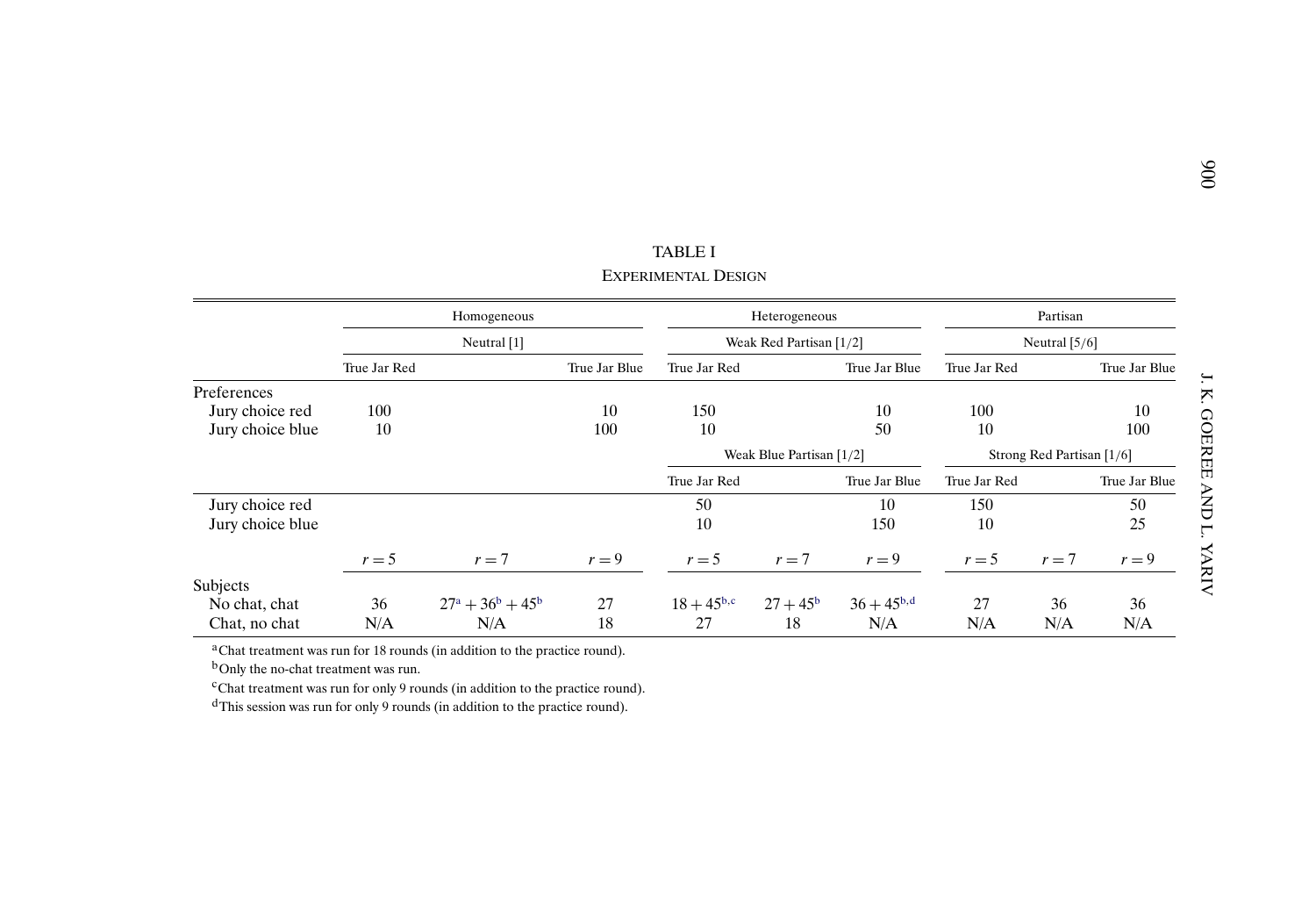innocent defendant), and individuals' private preference types are randomized from  $T =$ {neutral, weak red partisan, weak blue partisan, strong red partisan} according to the prior probability  $p = (p_N, p_{WR}, p_{WB}, p_{SR})$ . Utility mappings for each type are determined naturally according to Table [I.](#page-7-0) After preference types had been determined, each agent observes a conditionally independent signal  $s \in \{ \text{red}, \text{blue} \}$  of accuracy q. That is,

$$
Pr(s = red | R) = Pr(s = blue | B) = q,
$$

where  $q = 0.7$  in all our experimental treatments.

After observing all of their private information (composed of preference type and signal), when communication is not available, agents vote simultaneously, the group choice is determined according to  $r$ , and agents' earnings are determined accordingly. In our experimental design, each treatment corresponds to a different prior  $p$ . In particular, in the homogeneous treatment,  $p_N = 1$ , in the heterogeneous treatment,  $p_{WR} = p_{WB} = \frac{1}{2}$ , and in the partisan treatment,  $p_N = \frac{5}{6}$  and  $p_{SP} = \frac{1}{6}$ . A strategy is then a mapping  $\sigma$ : T × {red, blue}  $\rightarrow$  [0, 1], which associates a probability of choosing red (or convict) for each realization of private preference type and revealed signal. We concentrate on *symmetric responsive* equilibria in which agents of the same extended type (comprising preference type and private signal) use the same strategy, and not all extended types use the same strategy. Using the techniques of Feddersen and Pesendorfer [\(1998\)](#page-28-0), we identify the equilibrium strategies generated by the assortment of our experimental sessions.

Consider first the homogeneous treatments. When  $p_N = 1$  and  $r = k + 1$ , the unique symmetric equilibrium entails agents following their signals, that is, selecting red (blue) when observing red (blue), as in Austen-Smith and Banks [\(1996\)](#page-27-0). Intuitively, if all agents follow their signals, then a pivotal agent knows that precisely  $k$  agents observed the signal red and  $k$  agents observed the signal blue. These signals cancel one another, and the agent best responds by following her own signal.

For  $r > k + 1$ , this sincere behavior is no longer part of an equilibrium. Indeed, if all agents vote sincerely, then pivotality implies that there are at least two more red signals in the group, implying a best response of red regardless of one's signal. As it turns out, for  $r > k+1$ , the unique responsive equilibrium entails agents with a red signal voting red and those with a blue signal mixing between a red and a blue vote. Let the equilibrium probability of choosing red when observing a blue signal be  $\alpha$ . Then, after simplifying terms, we get

$$
Pr(\text{red}|\text{pivotal}) = Pr(\text{red}|r - 1 \text{ red votes}, n - r \text{ blue votes})
$$
  
=  $[q + (1 - q)\alpha]^{r-1}[(1 - q)(1 - \alpha)]^{n-r}$   

$$
/([q + (1 - q)\alpha]^{r-1}[(1 - q)(1 - \alpha)]^{n-r}
$$
  
+  $[1 - q + q\alpha]^{r-1}[q(1 - \alpha)]^{n-r}$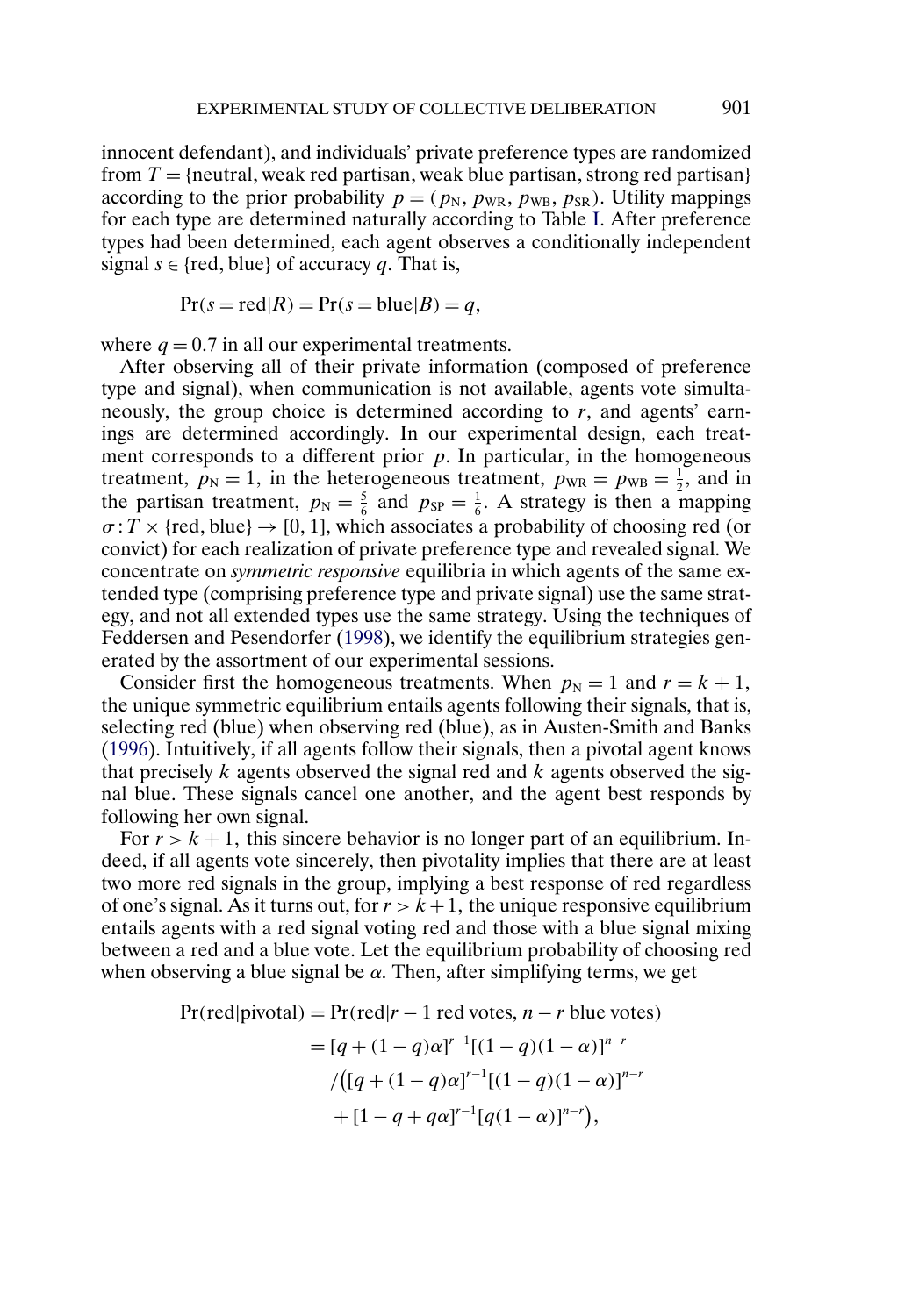<span id="page-9-0"></span>which, for indifference, must equal q. The solution of this equality for different values of  $q$ ,  $n$ , and  $r$  identifies the corresponding equilibria, as they appear in the top panel of Table [II](#page-10-0) for  $q = 0.7$ ,  $n = 9$ , and  $r = 7, 9$ .

The analysis of the heterogeneous and partisan treatments is similar in spirit and, therefore, is omitted. Table [II](#page-10-0) summarizes all equilibrium predictions germane to our no-communication experimental sessions, as well as the probabilities of the different errors, associated with choosing  $R$  (red or convict) when the state is actually  $B$  (blue or innocent) or, alternatively, choosing  $B$  (blue or acquit) when the state is actually R (red or guilty).<sup>11</sup> The former is often referred to in the jury literature as the probability of convicting the innocent, which is thus denoted  $Pr(C|I)$ , while the latter is referred to as the probability of acquitting the guilty and denoted  $Pr(A|G)$ .

# 4. STRATEGIC VOTING

# 4.1. *Aggregate Analysis*

We start by considering the extent to which subjects behaved strategically. Table [III](#page-11-0) summarizes the relevant results for all sessions. Numbers in paren-theses correspond to theoretical predictions.<sup>12</sup> As will be seen in Section [6,](#page-20-0) in the treatments that allow for communication, subjects revealed their private signals at very high rates across treatments. We therefore report the aggregate choices in those sessions as a pair of percentages  $x\%$ /y%, where  $x\%$  (y%) is the appropriate percentage of choices when, given the agent's preferences and the entire signal profile, the optimal decision was red (blue). Thus, a best response to truthful revelation would constitute of the pair  $100\%/0\%$ .<sup>13</sup> Strong partisans had a dominant action entailing a vote for red; therefore, we report their aggregate choices only.14 Last, for the homogeneous case, there is an appealing equilibrium (in terms of Pareto optimality or efficiency) in which all

<sup>11</sup>The multiplicity of equilibria in the heterogeneous case when  $r = 7$  or  $r = 9$  is inherent for symmetric settings in which there are weak red and weak blue partisans. In particular, this multiplicity could not be avoided by specifying different *symmetric* rewards for correct matches between group choice and actual states for both types of partisans.

 $12$ Since there are multiple equilibria for the heterogeneous treatment, we do not include any theoretical predictions for the corresponding sessions. The theoretical error predictions are based on the equilibrium strategies and *realized* signal profiles in the experimental sessions.

<sup>13</sup>For instance, in the heterogeneous treatment, red types require only 4 out of 9 signals to be red for red to be the optimal choice. So, for example, under simple majority ( $r = 5$ ), 93% of the time in which there were at least 4 red signals and a red type received a red signal, she voted red. Similarly, blue types require 6 out of  $\overline{9}$  red signals to prefer red over blue and numbers are calculated accordingly.

<sup>14</sup>Partisan subjects did not always use their dominant action. This can be explained by either a desire to conform or match the winner (see Goeree and Yariv [\(2007\)](#page-28-0)) combined with probability matching (Siegel and Goldstein [\(1959\)](#page-28-0)), or some form of altruism (particularly in the case of the two supermajoritarian rules), as in Feddersen, Gailmard, and Sandroni [\(2009\)](#page-28-0). We return to their behavior in some of the individual-level analysis below.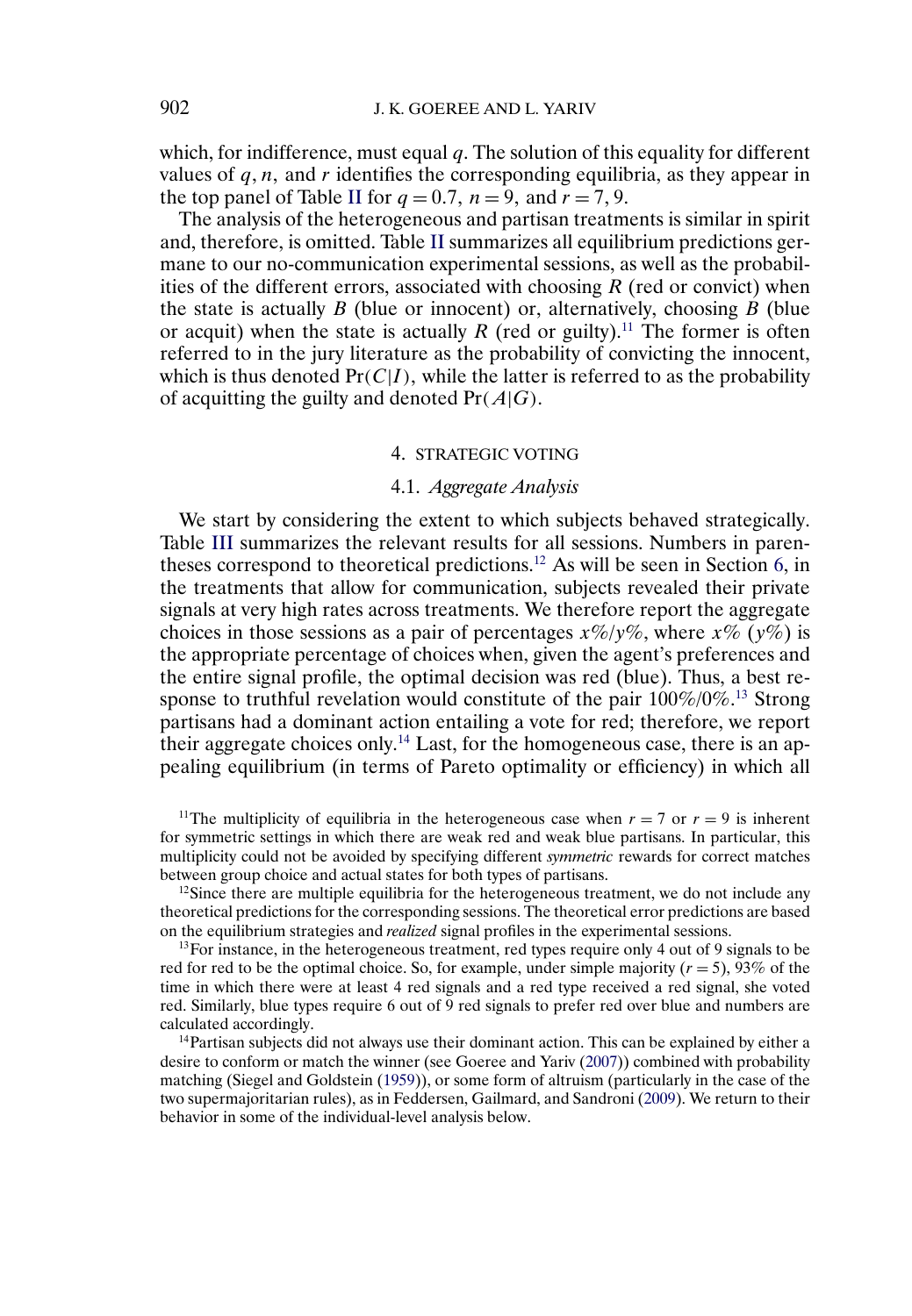<span id="page-10-0"></span>

|               |                                                                                                                                                                     | $r = 5$                                        |                                    |                             | $r = 7$                                              |                                          |                                    | $r = 9$                            |                                    |  |
|---------------|---------------------------------------------------------------------------------------------------------------------------------------------------------------------|------------------------------------------------|------------------------------------|-----------------------------|------------------------------------------------------|------------------------------------------|------------------------------------|------------------------------------|------------------------------------|--|
| Homogeneous   | Red votes with red signals<br>Red votes with blue signals<br>$Pr(\text{red}  \text{blue})$ [= $Pr(C I)$ ]<br>$Pr(blue   red)$ [= $Pr(A G)$ ]                        | $\overline{0}$<br>0.099<br>0.099               |                                    | 0.31<br>0.108<br>0.280      |                                                      |                                          |                                    | 0.77<br>0.206<br>0.474             |                                    |  |
|               |                                                                                                                                                                     |                                                | Eq. (1)                            | Eq. $(2)$                   | Eq. $(3)$                                            | Eq. $(4)$                                | Eq. $(1)$                          | Eq. $(2)$                          | Eq. $(3)$                          |  |
| Heterogeneous | Weak red partisans<br>Red votes with red signals<br>Red votes with blue signals                                                                                     | $\mathbf{1}$<br>$\mathbf{1}$                   |                                    | $\mathbf{1}$                | 0.32                                                 |                                          | $\mathbf{1}$<br>$\mathbf{1}$       | 1                                  | 1                                  |  |
|               | Weak blue partisans<br>Red votes with red signals<br>Red votes with blue signals<br>$Pr(\text{red}  \text{blue})$ [= $Pr(C I)$ ]<br>$Pr(blue   red)$ [= $Pr(A G)$ ] | $\boldsymbol{0}$<br>$\mathbf{0}$<br>0.5<br>0.5 | 0.41<br>$\Omega$<br>0.166<br>0.678 | 0.64<br>0<br>0.224<br>0.472 | $\boldsymbol{0}$<br>$\overline{0}$<br>0.002<br>0.972 | $\overline{0}$<br>$\Omega$<br>0.5<br>0.5 | 0.14<br>$\Omega$<br>0.003<br>0.995 | 0.02<br>$\Omega$<br>0.002<br>0.998 | $\bf{0}$<br>$\Omega$<br>0.5<br>0.5 |  |
| Partisan      | Strong red partisans<br>Red votes with red signals<br>Red votes with blue signals                                                                                   | $\mathbf{1}$<br>$\mathbf{1}$                   |                                    |                             |                                                      |                                          |                                    |                                    |                                    |  |
|               | <b>Neutrals</b><br>Red votes with red signals<br>Red votes with blue signals<br>$Pr(\text{red}  \text{blue})$ $[ = Pr(C I)]$<br>$Pr(blue   red)$ $[= Pr(A   G)]$    | 0.97<br>$\overline{0}$<br>0.286<br>0.064       |                                    | 0.18                        | 0.113<br>0.275                                       |                                          |                                    | 0.72<br>0.201<br>0.48              |                                    |  |

TABLE II THEORETICAL PREDICTIONS

903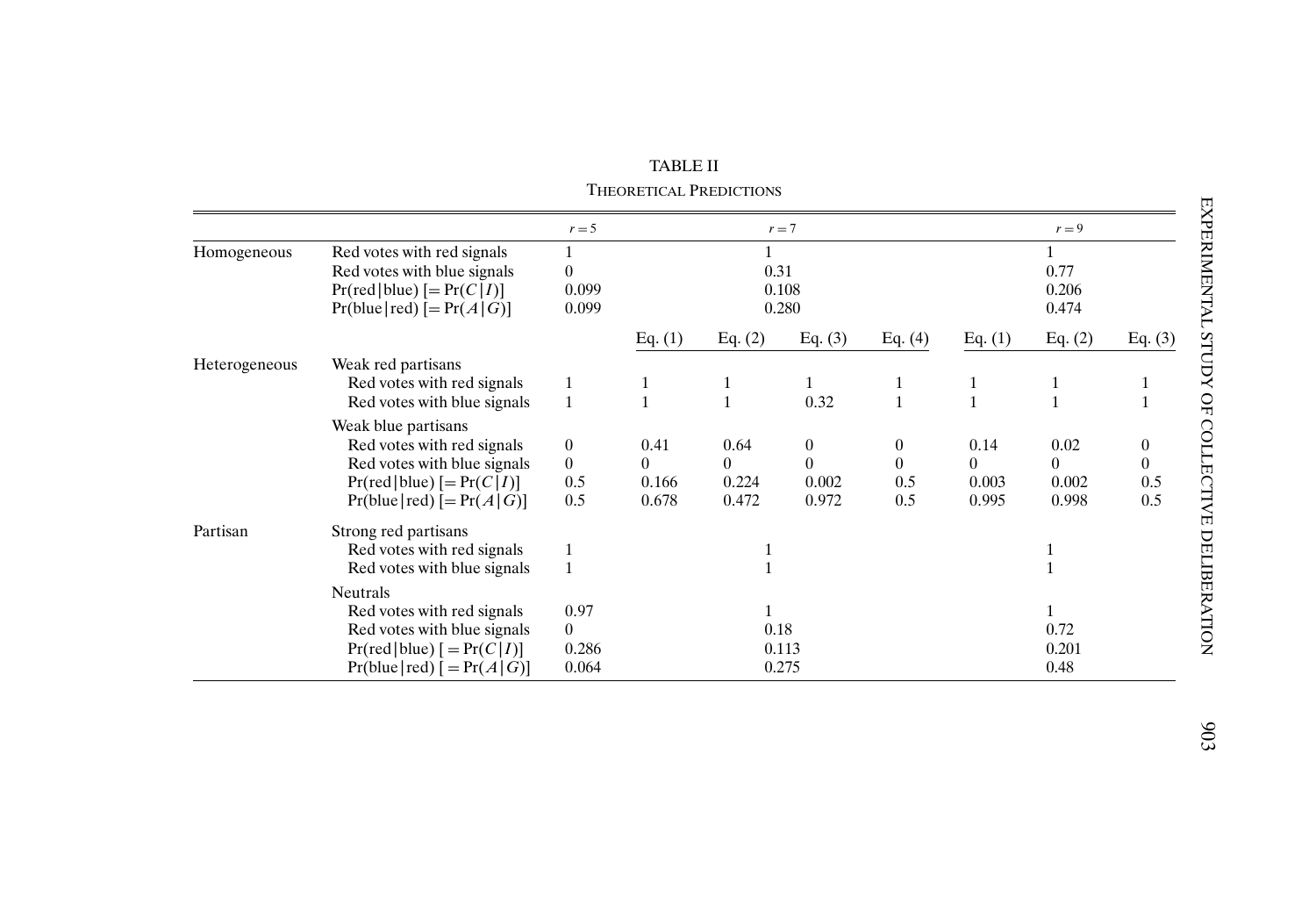<span id="page-11-0"></span>

|                                                                              |                                              | TABLE III<br><b>STRATEGIC VOTING ACROSS TREATMENTS</b> |                                          |                                         |                                   |                                |  |  |
|------------------------------------------------------------------------------|----------------------------------------------|--------------------------------------------------------|------------------------------------------|-----------------------------------------|-----------------------------------|--------------------------------|--|--|
|                                                                              |                                              | Without Communication                                  |                                          |                                         | With Communication                |                                |  |  |
|                                                                              | $r = 5$                                      | $r = 7$                                                | $r = 9$                                  | $r = 5$                                 | $r = 7$                           | $r = 9$                        |  |  |
| Homogeneous<br>Number of individual decisions<br>Number of group decisions   | 540<br>60                                    | 1620<br>180                                            | 675<br>75                                | 540<br>60                               | 486<br>54                         | 675<br>75                      |  |  |
| Red votes with red signal<br>Red votes with blue signal                      | $91\% (100\%)$<br>$7\% (0\%)$                | 89% (100%)<br>24\% (31\%)                              | $90\% (100\%)$<br>39% (77%)              | 99%/36%<br>69%/5%                       | 98%/10%<br>$91\%/5\%$             | 98%/10%<br>95%/4%              |  |  |
| Wrong jury outcomes<br>True jar blue<br>True jar red                         | $10\% (8\%)$<br>$7\% (10\%)$<br>$13\% (6\%)$ | $35\% (22\%)$<br>5\% (10\%)<br>$60\% (30\%)$           | 48\% (40\%)<br>$0\% (21\%)$<br>97% (54%) | 10% [7%]<br>16% [9%]<br>$4\%$ [ $4\%$ ] | 7% [5%]<br>$7\%$ [3\%]<br>7% [6%] | 8% [8%]<br>5% [8%]<br>11% [8%] |  |  |
| Heterogeneous<br>Number of individual decisions<br>Number of group decisions | 1080<br>120                                  | 1350<br>150                                            | 945<br>105                               | 675<br>75                               | 675<br>75                         | 540<br>60                      |  |  |
| Red types<br>Red vales with red signal<br>Red votes with blue signal         | 86%<br>37%                                   | 88%<br>44%                                             | 91%<br>49%                               | 93%/25%<br>78%/3%                       | 82%/33%<br>56%/6%                 | 84%/6%<br>72%/11%              |  |  |
| Blue types<br>Red votes with red signal<br>Red votes with blue signal        | 64%<br>$16\%$                                | 59%<br>15%                                             | $62\%$<br>19%                            | 91%/44%<br>91%/13%                      | 84%/28%<br>73%/12%                | 84%/38%<br>73%/24%             |  |  |
| Wrong jury outcomes<br>True jar blue<br>True jar red                         | 23%<br>24%<br>23%                            | 41%<br>4%<br>83%                                       | 60%<br>$0\%$<br>100%                     | 7%<br>11%<br>3%                         | 13%<br>3%<br>22%                  | 30%<br>$10\%$<br>52%           |  |  |

(*Continues*)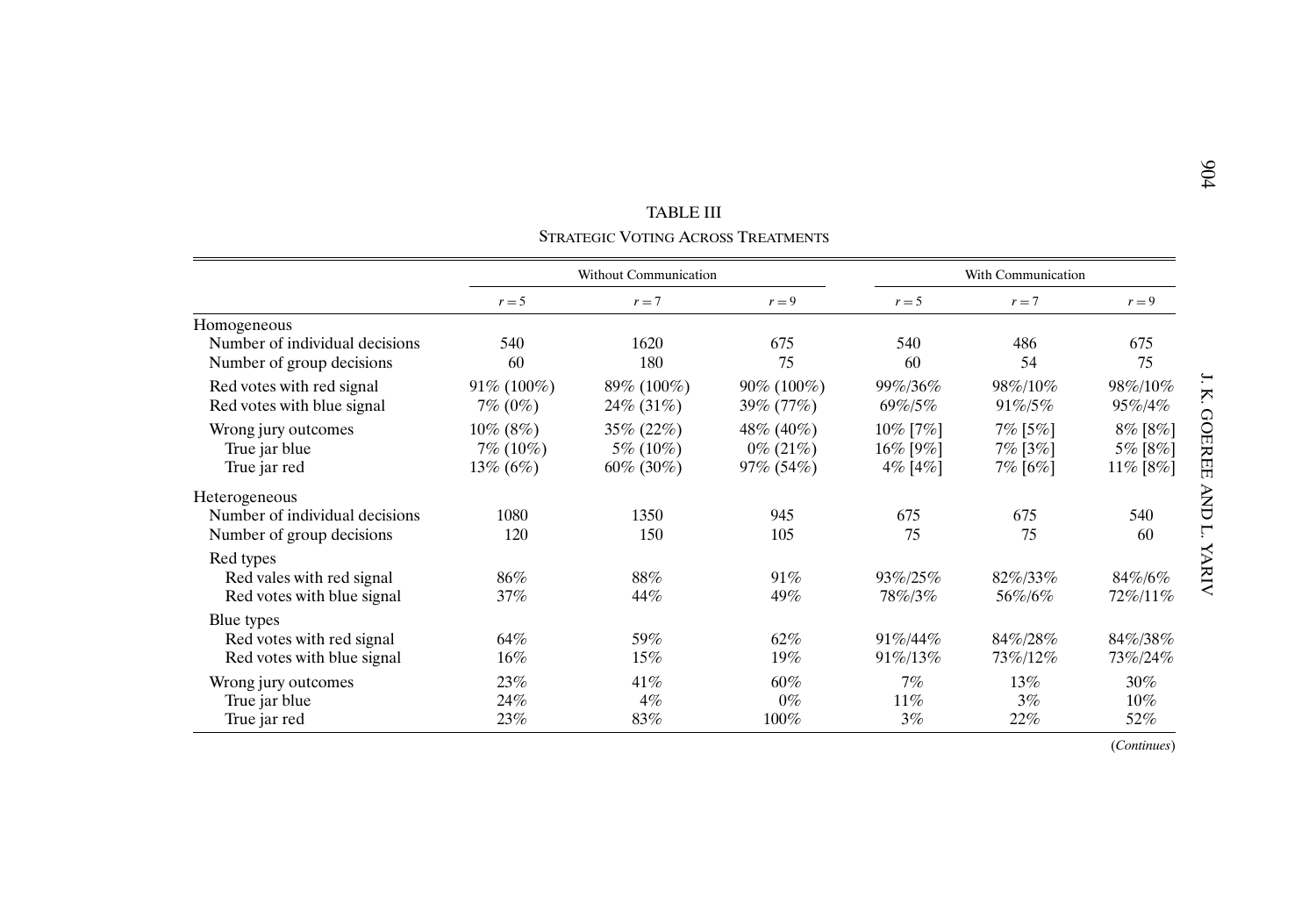|                                                                           |                                                | Without Communication                         |                                          | With Communication           |                            |                            |  |  |
|---------------------------------------------------------------------------|------------------------------------------------|-----------------------------------------------|------------------------------------------|------------------------------|----------------------------|----------------------------|--|--|
|                                                                           | $r = 5$                                        | $r = 7$                                       | $r = 9$                                  | $r = 5$                      | $r = 7$                    | $r = 9$                    |  |  |
| Partisan<br>Number of individual decisions<br>Number of group decisions   | 405<br>45                                      | 540<br>60                                     | 540<br>60                                | 405<br>45                    | 540<br>60                  | 540<br>60                  |  |  |
| Neutral types<br>Red votes with red signal<br>Red votes with blue signal  | $91\% (97\%)$<br>$18\% (0\%)$                  | $90\%$ (100%)<br>$21\% (18\%)$                | $71\% (100\%)$<br>28% (72%)              | 100%/16%<br>95%/2%           | 98%/41%<br>82%/17%         | 80%/33%<br>38%/8%          |  |  |
| Partisan types<br>Red votes with red signal<br>Red votes with blue signal | 81% (100%)<br>57\% (100\%)                     | $90\%$ (100%)<br>45\% (100\%)                 | 68\% (100\%)<br>50\% (100\%)             | 83\% (100\%)<br>48\% (100\%) | 90% (100%)<br>47\% (100\%) | 82\% (100\%)<br>42% (100%) |  |  |
| Wrong jury outcomes<br>True jar blue<br>True jar red                      | $27\% (23\%)$<br>$36\% (35\%)$<br>$12\% (3\%)$ | $25\% (16\%)$<br>$3\% (9\%)$<br>$48\% (23\%)$ | 43\% (34\%)<br>$0\%$ (20%)<br>100% (52%) | $9\%$<br>$12\%$<br>5%        | 13%<br>21%<br>8%           | $15\%$<br>$4\%$<br>22%     |  |  |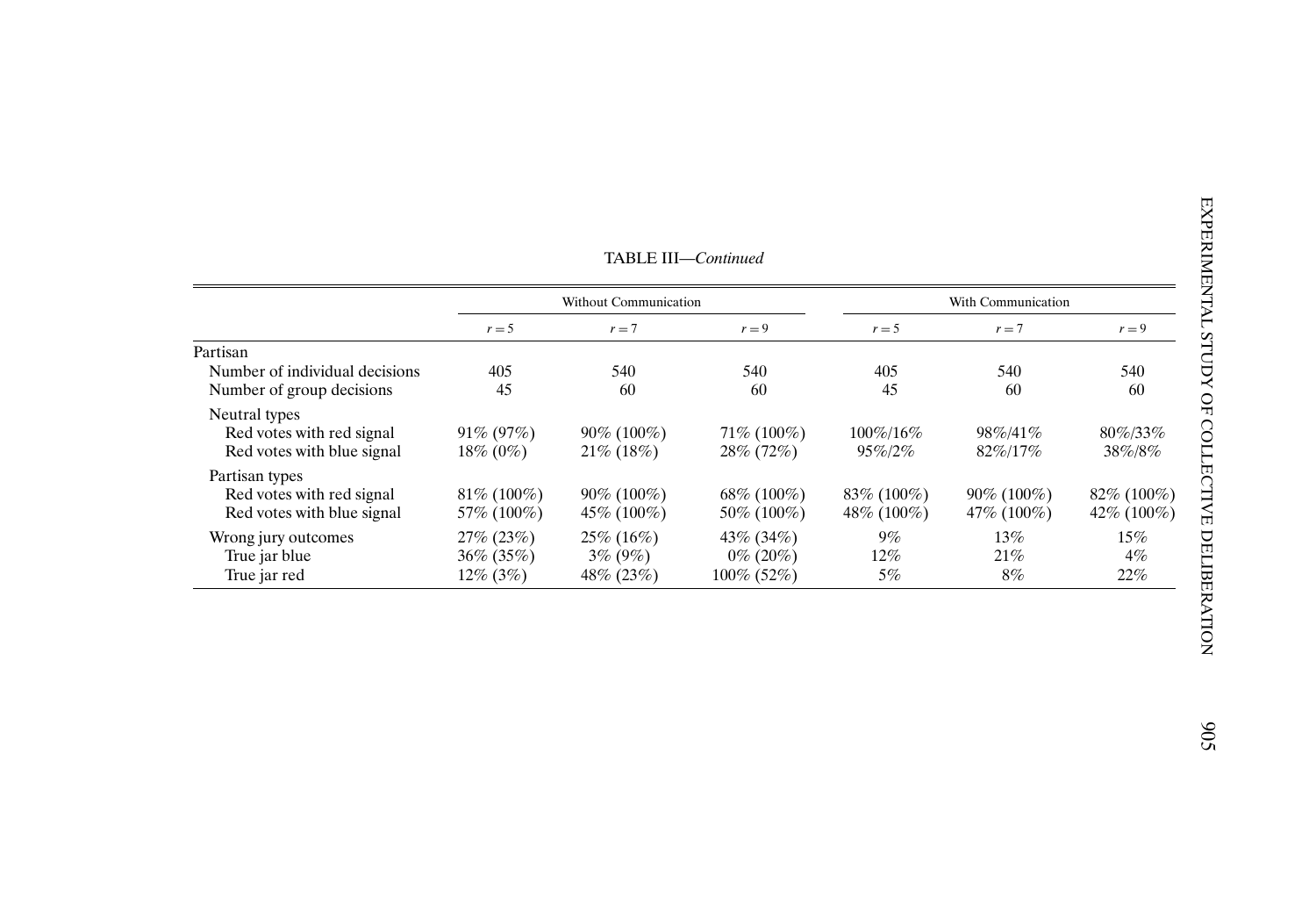agents reveal their signals and vote for the commonly preferred alternative. The errors that would have resulted in the experiment with such behavior are reported in the square brackets in the top panel.

There are several insights one gains by inspecting Table [III.](#page-11-0) First of all, in the homogeneous and partisan no-communication treatments, behavior generally follows the comparative statics (if not the precise numbers) predicted by theory. In particular, voting against one's blue signal under rules  $r = 7$  and  $r = 9$  is significantly different than 0 for any conventional levels of confidence. Furthermore, voting against a blue signal increases in a significant way with the voting rules (again, for any conventional levels of confidence).15 Nonetheless, in all of our treatments, subjects took at least 20% longer to make a decision when ultimately voting against their signal, suggesting that voting against one's signal may involve a more complex cognitive process.<sup>16</sup>

The qualitative deviations from the theoretical predictions pertain to the probability of convicting an innocent defendant (i.e., the probability that the group outcome is red when the blue jar is being used).<sup>17</sup> In the homogeneous and partisan no-communication treatments, this probability declines with the size  $r$  of the supermajority needed for conviction (a choice of red). This comparative static, which is not predicted by theory, has been observed before in the experiments of Guarnaschelli, McKelvey, and Palfrey [\(2000\)](#page-28-0), who focused on simple majority and unanimity. Furthermore, under unanimous voting rules  $(r = 9)$ , convictions (red choices) are hardly observed, and so wrong convictions  $(\Pr(C|I))$  are rare. Indeed, without the ability to communicate, it is hard to achieve a unanimous profile of votes. This is important from a policy perspective, as the levels of  $Pr(C|I)$  are often the object of minimization when assessing institutions. In the lab, absent deliberation, unanimous rules generate very low innocent convictions (see also Guarnaschelli, McKelvey, and Palfrey [\(2000\)](#page-28-0)).

Looking at the communication treatments, Table [III](#page-11-0) illustrates that subjects respond to the entire profile of signals available in their group, although they appear to place too much weight on their own signals (conditional on full revelation). This ties to the reduced overall probabilities of wrong outcomes when communication is available. Note, however, that under unanimity, the probabilities of wrong outcomes when the jar is blue (wrongful convictions) are

<sup>15</sup>Results for homogeneous preferences can readily be compared to those obtained by Guarnaschelli, McKelvey, and Palfrey [\(2000\)](#page-28-0) for groups of size 3 and 6, and majoritarian and unanimous voting rules. Our observations are consistent with those reported there.

 $16$ Voting with the signal took an average of 41.4, 55.1, and 30.5 seconds within the homogeneous, heterogeneous, and partisan treatments, respectively. Voting against one's signal took an average of 51.3, 72.2, and 36.7 seconds within the respective homogeneous, heterogeneous, and partisan treatments. All differences were significant at any reasonable level.

 $17$ The theoretical values concerning wrong decisions (bottom three rows in each panel) capture the probabilities that would have been generated had subjects used the theoretical equilibrium strategies for the *experimental* signal realizations.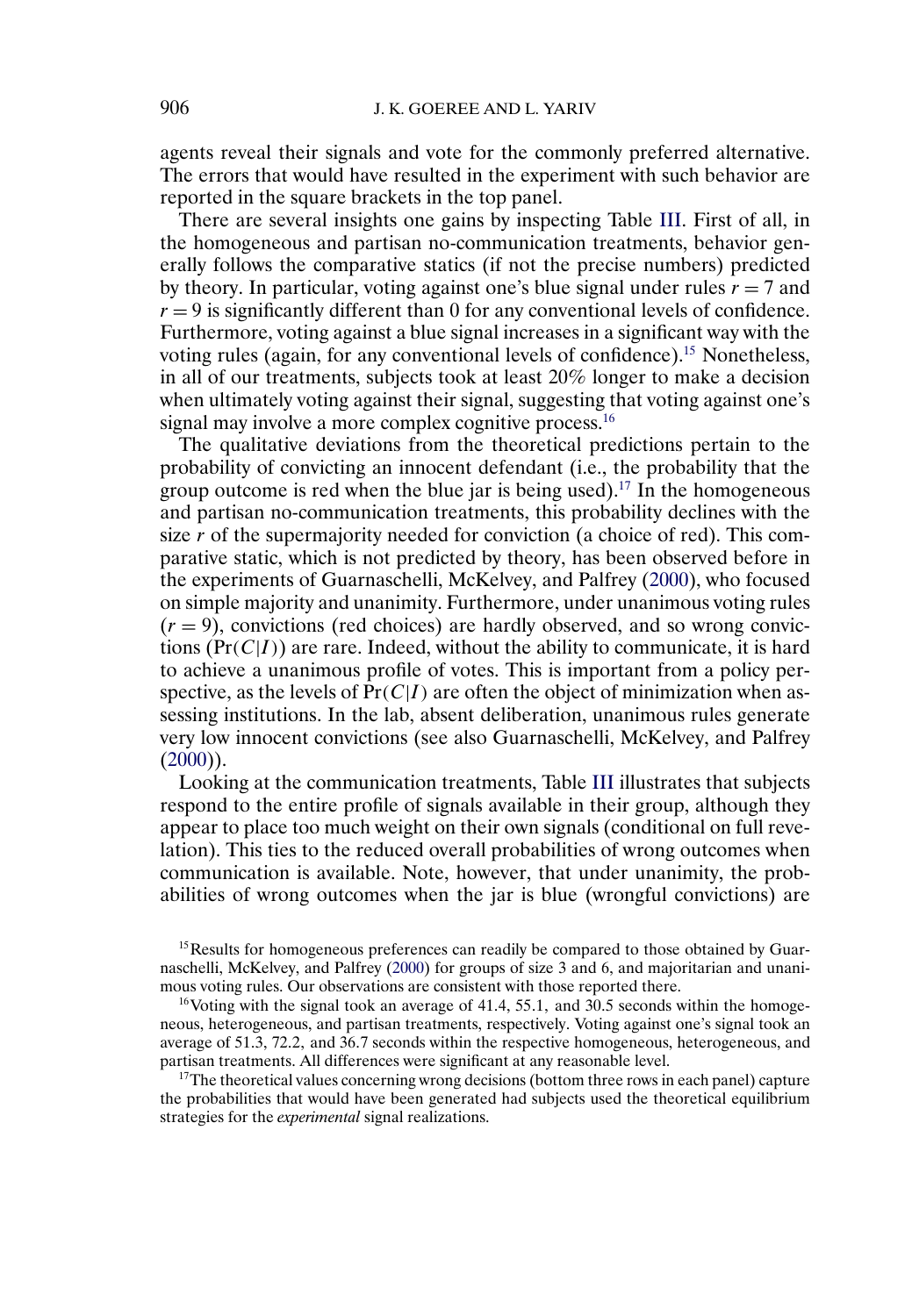significantly higher with communication than without at any conventional confidence level. Indeed, as will be shown below, subjects can more easily create a majority, super-majority, or even a unanimous vote for red when deliberation precedes choice.

Throughout the paper, we report results from all sessions. It is important to note that when looking at sessions in which the order of the communication and no-communication treatment was reversed, we see very little difference in strategic behavior<sup>18</sup> and wrong jury outcomes occur at similar, though slightly lower, frequencies.

# 4.2. *Individual Behavior*

To uncover the determinants of strategic voting and to test for learning, we estimate a discrete choice model on each individual's decision to vote red as a function of several explanatory variables. In addition to dummy variables corresponding to voting rules 7 and 9, we consider several additional dummy variables: *red sample* takes the value 1 when the subject's signal is red; *red type* takes the value of 1 when the subject is a weak red partisan in the heterogeneous treatments, and when the subject is a strong partisan in the partisan treatments; *past wrong blue dec(ision)* takes the value of 1 when blue was the outcome in the previous round and ended up not coinciding with the realized state, and thereby allows us to identify reinforcement forces; *late* allows us to account for learning by taking the value of 1 when the decision is taken in the last 5 periods of the session. In addition, *number of red signals* captures the number of red signals in the group, and we consider several natural interaction terms. Table [IV](#page-15-0) contains the marginal effects that correspond to our estimations (where errors are clustered by subject).

Several insights come out of these estimations. First, and in line with our aggregate analysis, subjects put significant weight on their private information captured by our *red sample* variable. They do so in a significantly more prominent manner in the treatments without communication. As we will see below, subjects frequently reveal their private information in the communication treatments. Therefore, the *number of red signals* variable is a proxy for the public information available in the communication treatments. Table [IV](#page-15-0) illustrates the significant impact of the group's information whenever communication is possible (in fact, in the homogeneous and heterogeneous treatments, two additional red signals within the group influence behavior approximately as much as a private red signal, while in the partisan treatment an additional red signal in the group outweighs the effect of a private red signal). Second,

<sup>18</sup>For the sessions with homogeneous preferences and  $r = 9$ , in which reversed sessions were run and theoretical predictions are unique, looking at votes for red with red signal and with blue signal, we get  $p$ -values that correspond to differences in the baseline sessions of  $0.82$  and  $0.62$ , respectively.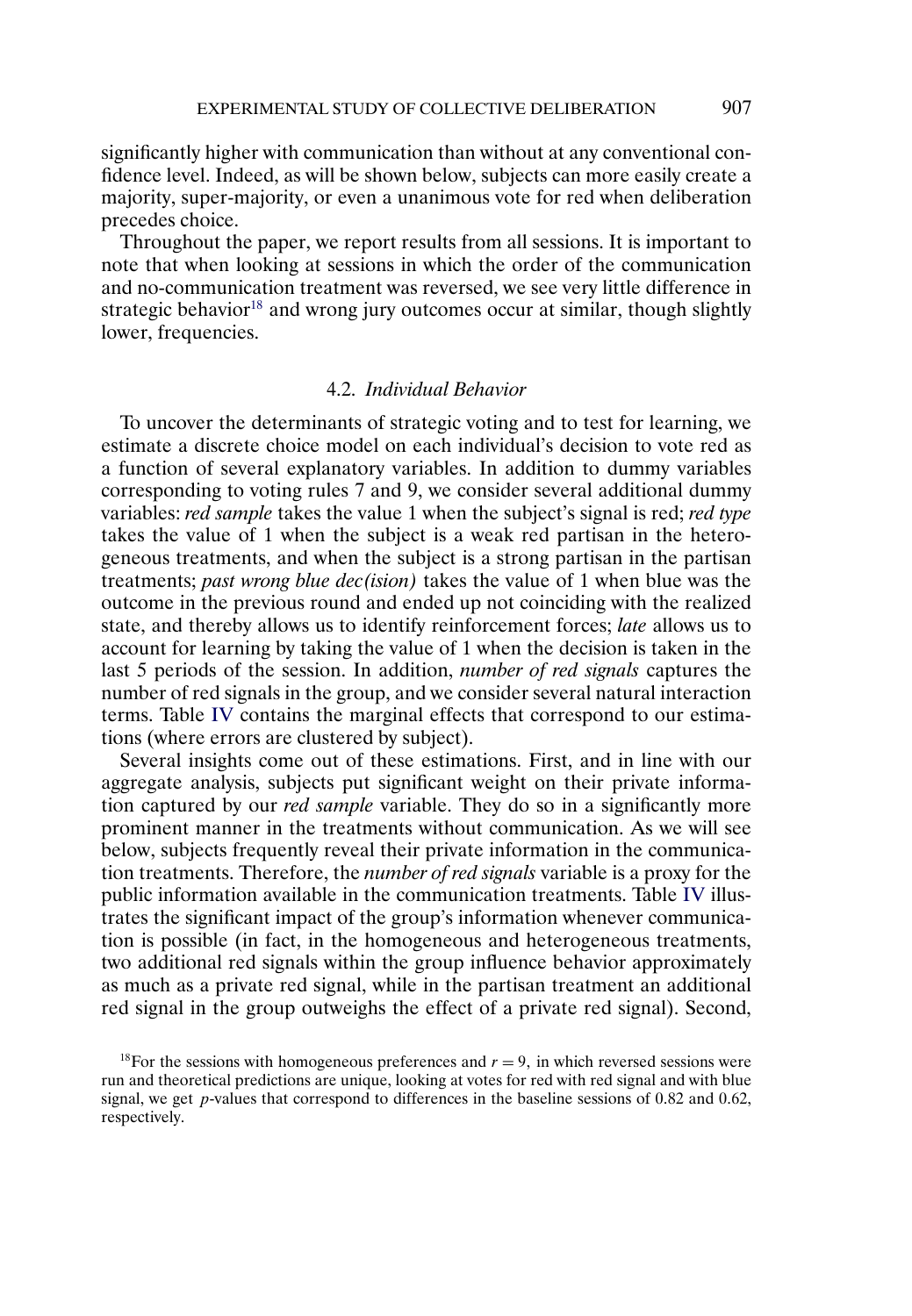<span id="page-15-0"></span>

|                                  |             |             |            | Preferences  |             |             |
|----------------------------------|-------------|-------------|------------|--------------|-------------|-------------|
|                                  |             | Homogeneous |            | Heterogenous |             | Partisan    |
| Communication:                   | No          | Yes         | No         | Yes          | No          | Yes         |
| Red sample                       | $0.814***$  | $0.504***$  | $0.514***$ | $0.248***$   | $0.711***$  | $0.226***$  |
|                                  | (0.069)     | (0.072)     | (0.047)    | (0.071)      | (0.070)     | (0.082)     |
| Past wrong blue decision         | $-0.044$    | $-0.088$    | $-0.005$   | $-0.0002$    | $-0.0328$   | $0.209***$  |
|                                  | (0.043)     | (0.122)     | (0.036)    | (0.070)      | (0.058)     | (0.060)     |
| Rule 7                           | $0.271***$  | $-0.426*$   | 0.001      | 0.104        | 0.010       | $0.644***$  |
|                                  | (0.103)     | (0.219)     | (0.062)    | (0.168)      | (0.105)     | (0.099)     |
| Rule 9                           | $0.385***$  | $-0.611**$  | 0.052      | 0.228        | 0.119       | 0.234       |
|                                  | (0.066)     | (0.296)     | (0.062)    | (0.183)      | (0.085)     | (0.218)     |
| Number of red signals            |             | $0.220***$  |            | $0.221***$   |             | $0.360***$  |
|                                  |             | (0.027)     |            | (0.030)      |             | (0.043)     |
| Red sample $*$ rule 7            | $-0.311*$   | $-0.422***$ | $-0.029$   | $-0.051$     | 0.025       | 0.055       |
|                                  | (0.184)     | (0.076)     | (0.081)    | (0.106)      | (0.157)     | (0.093)     |
| Red sample * rule 9              | $-0.449***$ | $-0.485***$ | $-0.050$   | $-0.162**$   | $-0.349***$ | $-0.061$    |
|                                  | (0.131)     | (0.074)     | (0.079)    | (0.079)      | (0.120)     | (0.099)     |
| Late                             | 0.0003      | $-0.644***$ | 0.026      | $-0.292**$   | 0.014       | $-0.320*$   |
|                                  | (0.057)     | (0.187)     | (0.049)    | (0.120)      | (0.056)     | (0.185)     |
| Late * red sample                | 0.049       | 0.076       | $-0.083*$  | $-0.184**$   | $-0.075$    | $-0.072$    |
|                                  | (0.045)     | (0.121)     | (0.045)    | (0.073)      | (0.065)     | (0.071)     |
| Late $*$ rule $7$                | 0.070       | $-0.003$    | $-0.048$   | 0.078        | $-0.004$    | $0.155**$   |
|                                  | (0.067)     | (0.093)     | (0.057)    | (0.052)      | (0.087)     | (0.072)     |
| Late $*$ rule 9                  | 0.012       | 0.094       | $-0.072$   | $0.219***$   | $-0.044$    | $0.206***$  |
|                                  | (0.059)     | (0.093)     | (0.062)    | (0.056)      | (0.080)     | (0.078)     |
| Late * past wrong blue dec       | $-0.122$    | 0.158       | 0.003      | 0.033        | $-0.052$    | $-0.041$    |
|                                  | (0.082)     | (0.167)     | (0.059)    | (0.134)      | (0.108)     | (0.154)     |
| Late $*$ number of red signals   |             | $0.152**$   |            | $0.052**$    |             | $0.066*$    |
|                                  |             | (0.064)     |            | (0.024)      |             | (0.037)     |
| Number of red signals * rule 7   |             | $0.136**$   |            | $-0.047$     |             | $-0.186***$ |
|                                  |             | (0.054)     |            | (0.040)      |             | (0.050)     |
| Number of red signals * rule 9   |             | $0.219***$  |            | $-0.054$     |             | $-0.067$    |
|                                  |             | (0.085)     |            | (0.042)      |             | (0.058)     |
| Red type                         |             |             | $0.257***$ | $-0.106$     | $0.309***$  | $0.451***$  |
|                                  |             |             | (0.048)    | (0.105)      | (0.070)     | (0.036)     |
| Red type * past wrong blue dec   |             |             | 0.016      | 0.080        | $-0.007$    | $-0.182$    |
|                                  |             |             | (0.039)    | (0.121)      | (0.122)     | (0.202)     |
| Red type * rule 7                |             |             | 0.084      | 0.010        | $-0.032$    | $-0.449***$ |
|                                  |             |             | (0.055)    | (0.075)      | (0.106)     | (0.125)     |
| Red type * rule 9                |             |             | 0.088      | 0.019        | $-0.059$    | $-0.463***$ |
|                                  |             |             | (0.075)    | (0.082)      | (0.095)     | (0.126)     |
| Red type * red sample            |             |             | 0.031      | 0.007        | $-0.353***$ | $-0.063$    |
|                                  |             |             | (0.038)    | (0.063)      | (0.069)     | (0.114)     |
| Red type * number of red signals |             |             |            | $0.055**$    |             | $-0.050*$   |
|                                  |             |             |            | (0.023)      |             | (0.027)     |
| Pseudo- $R^2$                    | 0.376       | 0.710       | 0.218      | 0.465        | 0.28        | 0.620       |
| Observations                     | 2835        | 1701        | 3375       | 1890         | 1485        | 1485        |

# TABLE IV PROBIT ESTIMATIONS THAT EXPLAIN RED INDIVIDUAL DECISIONS<sup>a</sup>

aRobust standard errors are given in parentheses. \*Significant at 10% level; \*\*significant at 5% level; \*\*\*significant at  $1\%$  level.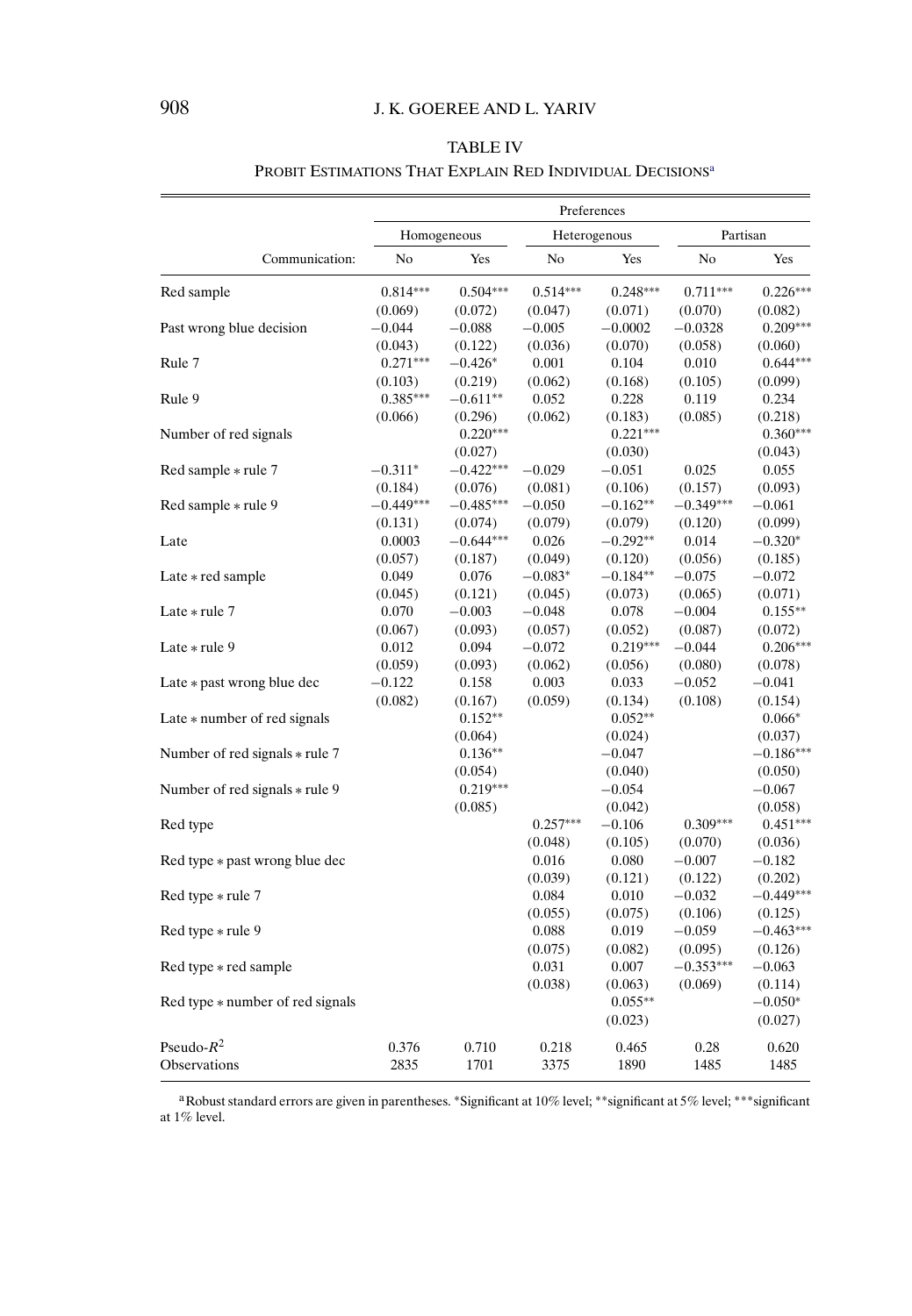<span id="page-16-0"></span>voting rules have some effect on behavior and response to private signals, but the effect is limited and appears most dominant in the homogeneous preference treatments. Third, types have some effect on behavior, particularly in treatments with strong red partisans. In these treatments, partisan subjects, for whom a red vote is a weakly dominant action, vote red at a significantly greater frequency (notably under the non-unanimous voting rules). Last, learning seemed to play a limited role. Indeed, behavior in later periods is, for the most part, not significantly different than early behavior when communication is unavailable. With communication, subjects did tend to choose the red action less frequently at later periods. Nonetheless, the reaction to the environment (as captured by the interaction terms) did not change significantly across the experimental periods.

In relation to our theoretical predictions, note that in the treatments without communication, individual equilibrium choices depend on the voting rule, the private sample, and the private preference type. This conforms with what we observe using our regression analysis, implying again a qualitative match of our subjects' behavior with the theoretical predictions when communication was unavailable.

In what follows, we analyze how this individual behavior aggregates into group decisions, which will allow us to assess outcomes of the institutions we consider.

## 5. VOTING OUTCOMES

A natural object when comparing institutions is the resulting outcome, that is, the mapping from the characteristics of the group (preferences, information, etc.) to final decisions (e.g., probabilities of conviction in a jury). Theoretically, without communication, the different voting rules generate different outcomes for any of the preference distributions (see Table [II\)](#page-10-0). On the other hand, the availability of free-form communication yields an equivalence of the set of outcomes generated by intermediate voting rules (and to a subset of outcomes under unanimity).

Comparison of outcomes is particularly important when making policy decisions. It is the natural basis upon which to choose one institution over the other, as it captures information about the likelihood of specific decisions (say, conviction or acquittal) for particular profiles of agents (e.g., jurors' political stands) and available information (such as testimonies).

We start with the homogeneous treatments, which are the easiest to analyze in that characteristics of the group can be fully summarized by the number of red signals in the group. In these treatments, symmetry assures that outcomes are encapsulated formally by the correspondence between the number of red signals in the group and the eventual probability of collectively choosing the red jar. Table [V](#page-17-0) contains the experimental outcomes with and without communication.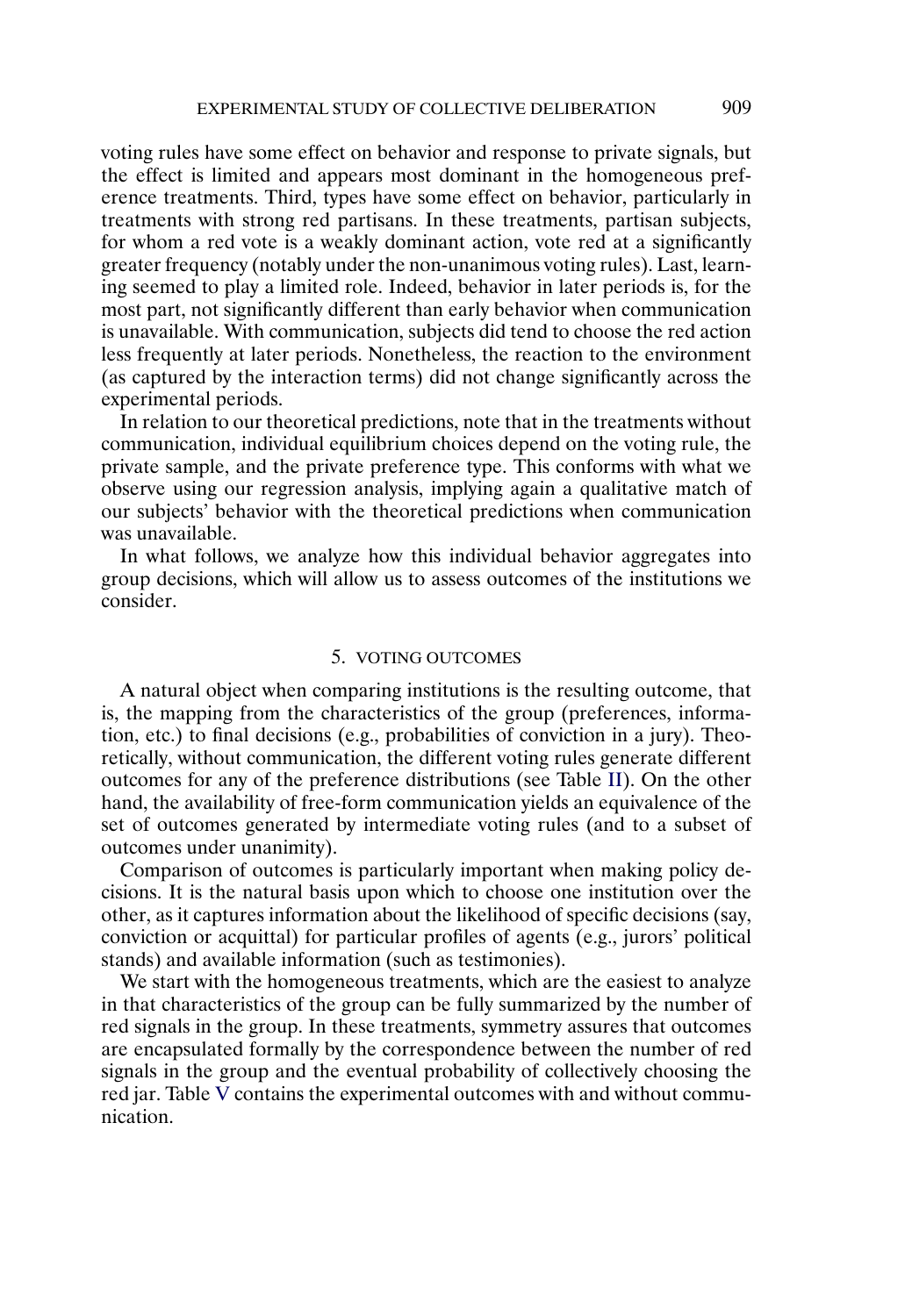|                       |             | Without Communication |             | With Communication |              |              |  |  |
|-----------------------|-------------|-----------------------|-------------|--------------------|--------------|--------------|--|--|
| Number of Red Signals | $r = 5$     | $r = 7$               | $r = 9$     | $r = 5$            | $r = 7$      | $r = 9$      |  |  |
| $\bf{0}$              | $- (0)$     | $0\%$ (2)             | $0\%$ (2)   | $- (0)$            | $- (0)$      | $0\%$ (1)    |  |  |
|                       | $0\%$ (3)   | $0\%$ (11)            | $0\%$ (8)   | $0\%$ (4)          | $0\%$ (5)    | $0\%$ (12)   |  |  |
| 2                     | $0\%$ (12)  | $0\%$ (30)            | $0\%$ (10)  | $0\%$ (9)          | $0\%$ (4)    | $0\%$ (9)    |  |  |
| 3                     | $0\%$ (9)   | $0\%$ (21)            | $0\%$ (11)  | $0\%$ (10)         | $0\%$ (8)    | $0\%$ (8)    |  |  |
| $\overline{4}$        | $25\%$ (4)  | $0\%$ (19)            | $0\%$ (8)   | $29\%$ (7)         | $10\%$ (10)  | $0\%$ (7)    |  |  |
| 5                     | $56\%$ (9)  | $24\% (25)$           | $0\%$ (9)   | $100\%$ (4)        | $50\%$ (4)   | $60\%$ (5)   |  |  |
| 6                     | $100\%$ (8) | $29\%$ (31)           | $0\%$ (12)  | $100\%$ (9)        | $100\%$ (9)  | $100\%$ (17) |  |  |
|                       | $100\%$ (7) | $54\%$ (24)           | $0\%$ (9)   | $100\%$ (9)        | $100\%$ (10) | $100\%$ (11) |  |  |
| 8                     | $100\%$ (7) | $81\%$ (11)           | $0\%$ (5)   | $100\%$ (7)        | $100\%$ (3)  | $100\%$ (4)  |  |  |
| 9                     | $100\%$ (1) | $100\%$ (6)           | $100\%$ (1) | $100\%$ (1)        | $100\%$ (1)  | $100\%$ (1)  |  |  |

<span id="page-17-0"></span>TABLE V FREQUENCY OF RED CHOICES/CONVICTIONS WHEN PREFERENCES ARE HOMOGENEOUS<sup>a</sup>

aParentheses contain the corresponding number of observations.

Table V illustrates the stark differences between outcomes that institutions can impose when communication is not available. For simple majority  $(r = 5)$ , the empirical outcome approximates the statistically efficient outcome (prescribing a guess of red with 100% probability whenever 5 or more signals within the group are red, and a guess of blue, that is, a guess of red with  $0\%$  probability, otherwise) rather well. However, under unanimity, subjects are unable to reach a consensus of red votes and the resulting outcome yields significantly less efficient outcomes.

The availability of communication overturns these results. Once communication is available, empirical outcomes are both nearly efficient as well strikingly similar across the different voting rules. Outcomes coincide across all voting rules when there are less than 4 or more than 5 red signals. When there are 4 or 5 signals, rule  $r = 5$  generates different outcomes than the other rules  $r = 7$  and  $r = 9$ , which generate outcomes that are not significantly different from one another (with a *p*-value of 0.518 corresponding to the null that the two rules do not generate different outcomes).19

In fact, a (nonparametric) Fisher exact probability test on group decisions rejects outcomes being identical across voting rules without communication when the number of red signals is 5–8 at conventional significance levels. When communication is available, no pairwise comparison, for any number of red

<sup>&</sup>lt;sup>19</sup>While communication may seem simple to conduct when agents share preferences, a large segment of the theoretical literature analyzing institutions has focused on this particular case. The results suggest the importance of accounting for communication in such circumstances.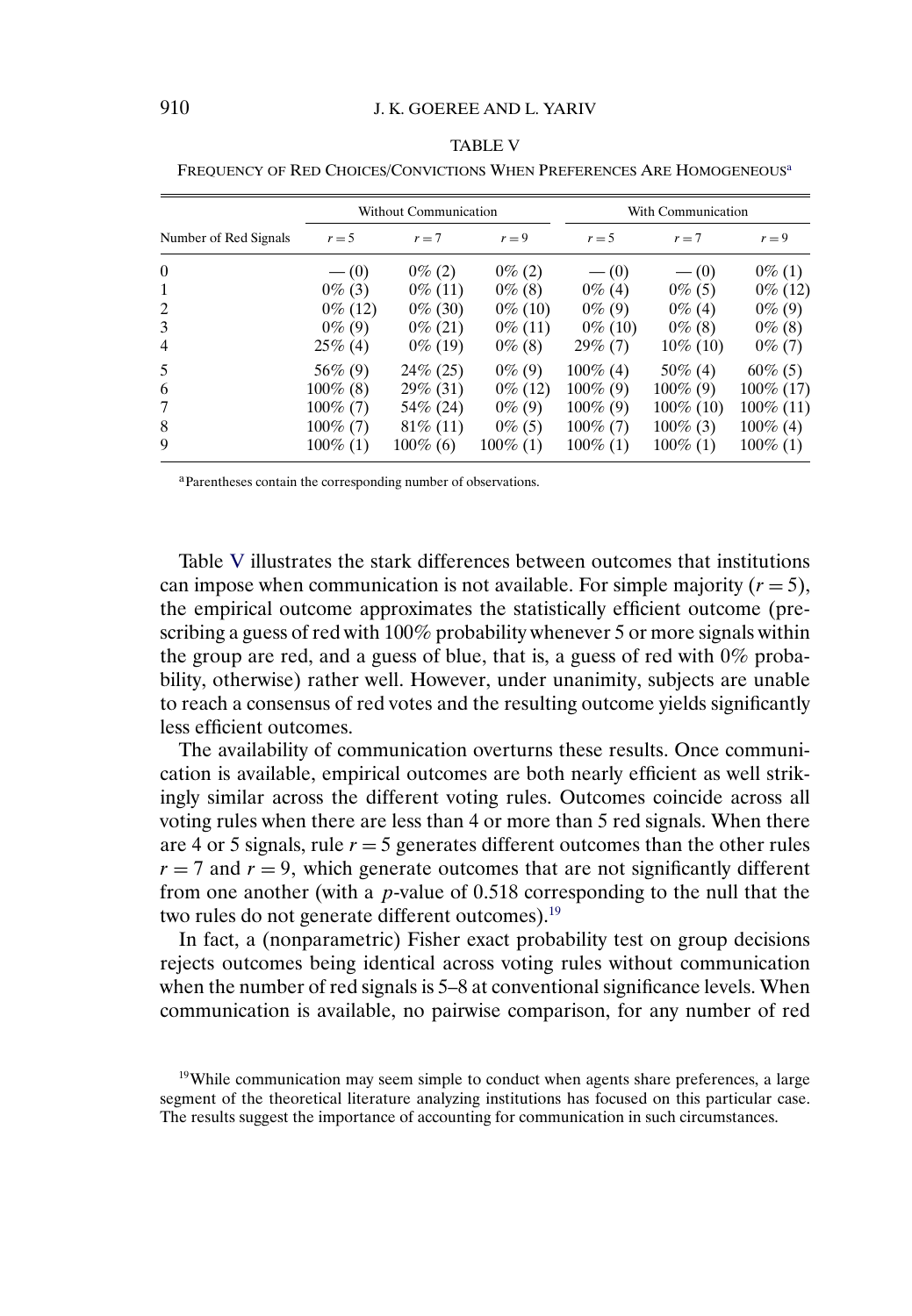signals or two voting rules, generated a difference significant with 10% confidence. $20,21$ 

When preferences are heterogeneous, the analysis is complicated by the fact that it matters who holds either kind of signal. For example, a weak red partisan observing a red signal may affect decisions differently than a weak blue partisan observing a red signal.

The effect of communication on outcomes is illustrated in Table [VI,](#page-19-0) which shows the percentage of red choices (convictions) when the majority of signals in the group are red or blue for the different treatments, together with their 95% confidence intervals (approximating a normal distribution). Table [VI](#page-19-0) highlights the observation that groups are highly responsive to the majority of signals within the group. For non-unanimous rules, whenever the majority of signals are red, the probability the group outcome is red exceeds 84%, regardless of the preference distribution and voting rule. Whenever the majority of signals are blue, the probability the group outcome is red is lower than 13% for all preference distributions and voting rules (including unanimous ones). In particular, the outcomes corresponding to different rules appear rather sim $i$ lar.<sup>22,23</sup>

20While the numbers reflecting rates of red choices as a function of number of red signals do not, strictly speaking, represent a cumulative distribution, they are monotonically increasing from 0 to 1. If one were to then use the (nonparametric) Kolmogorov–Smirnov test, similar results would emerge when the null is taken to be that two voting rules are identical. The values corresponding to any two rules when communication is unavailable are lower than 0.0001. When communication is available, the comparison of rules 5 and 7 leads to a value of 0.466, of rules 5 and 9 to a value of 0-255, and of rules 7 and 9 to a value of 1-

 $21$ We note that similar conclusions can be drawn using regression analysis. Indeed, suppose a group's decision (a dummy achieving the value of 1 when the group decision is red) is explained by the voting rule in place (accounted for by two of the voting rules, say,  $r = 7$  and  $r = 9$  or  $r = 5$ and  $r = 9$ ) when controlling for the number of red signals being 4 or 5 (and their interactions with the voting rules). The corresponding probit regression yields all of the coefficients regarding voting rules as not significantly different from 0.

 $^{22}$ In fact, looking at the 95% confidence intervals, we gain very similar insights. With the exception of unanimous voting with heterogeneous preferences, the lower bound of the 95% confidence interval corresponding to a majority of red signals in the group exceeds 80% across all treatments. Similarly, the upper bound of the 95% confidence interval corresponding to a majority of blue signals in the group lies below 17% across all treatments (for the homogeneous and heterogeneous treatments, it is below 10%).

 $^{23}$ Kolmogorov–Smirnov tests generate similar messages. Without communication, a Kolmogorov–Smirnov test to compare group decisions across voting rules leads to a rejection of the null hypothesis that outcomes are the same across voting rules when communication is not available (at any conventional level of significance). Kolmogorov–Smirnov tests do not reject the coincidence of outcomes across voting rules  $r = 5$  and  $r = 7$  when conditioning on the more prevalent signal within the group. Outcomes from voting rule  $r = 9$  are significantly different than those corresponding to rules  $r = 5$  and  $r = 7$  when the majority of red signals are red in the heterogeneous treatment (at  $5\%$  level) and the partisan treatment (at  $10\%$  level). For those treatments, unanimity generates significantly less red outcomes (convictions) when the informa-tion suggests red (guilt) is more likely. In all other cases of Table [VI,](#page-19-0) voting rule  $r = 9$  generates statistically similar outcomes to those produced under rules  $r = 5, 7$ .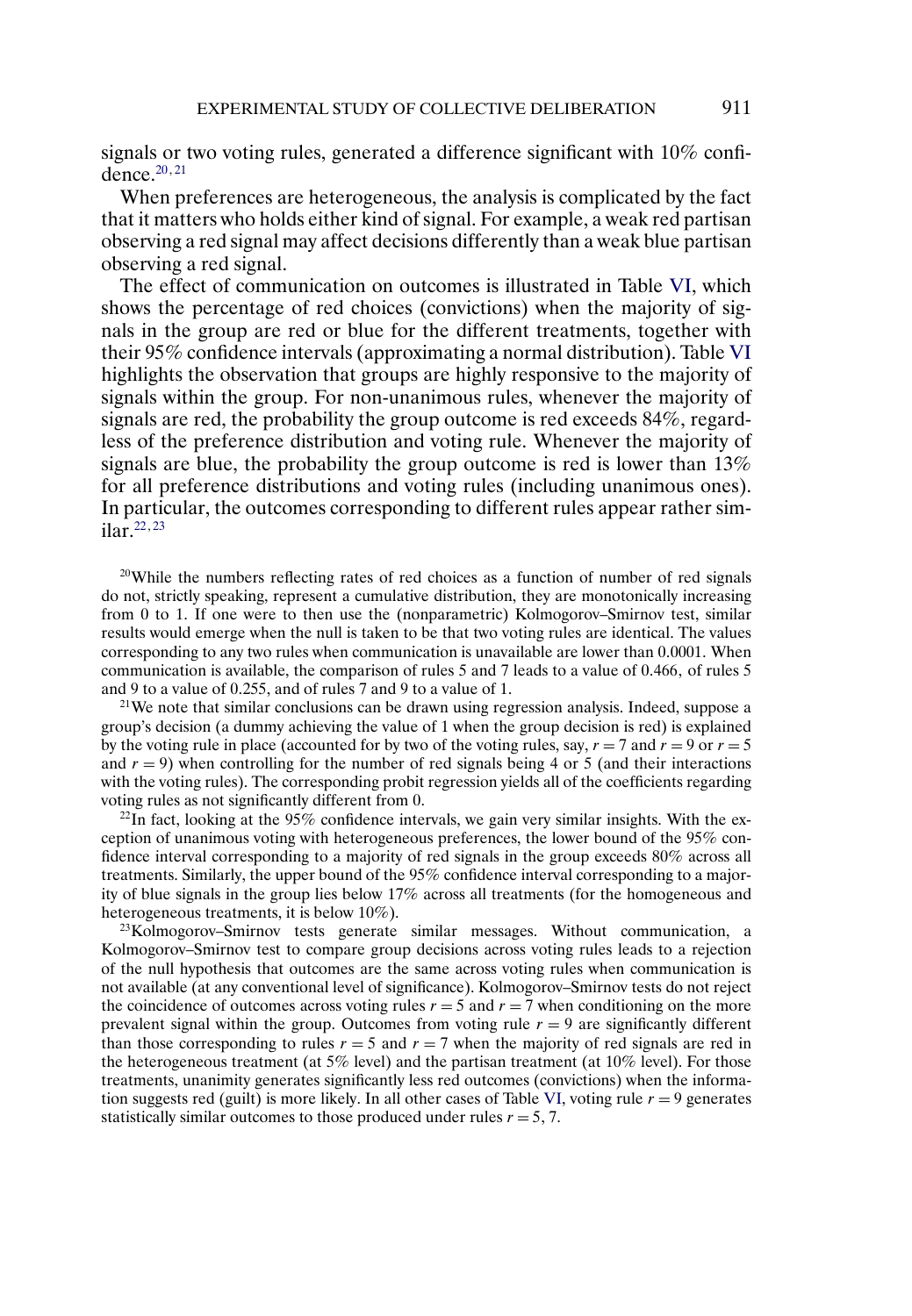<span id="page-19-0"></span>

|                          |                                           |                             | PERCENTAGE OF RED CHOICES/CONVICTIONS WITH COMMUNICATION <sup>a</sup>                                                                                                           |                          |                             |                             |                           |          |                                                 |  |
|--------------------------|-------------------------------------------|-----------------------------|---------------------------------------------------------------------------------------------------------------------------------------------------------------------------------|--------------------------|-----------------------------|-----------------------------|---------------------------|----------|-------------------------------------------------|--|
|                          |                                           |                             |                                                                                                                                                                                 |                          | Preferences                 |                             |                           |          |                                                 |  |
|                          | Partisans<br>Heterogeneous<br>Homogeneous |                             |                                                                                                                                                                                 |                          |                             |                             |                           |          |                                                 |  |
| Voting Rule:             | $r = 5$                                   | $r = 7$                     | $r = 9$                                                                                                                                                                         | $r = 5$                  | $r = 7$                     | $r = 9$                     | $r = 5$                   | $r = 7$  | $r = 9$                                         |  |
| Majority red<br>signals  | $100\%$                                   | 92.6%                       | 94.7%<br>$[100\%, 100\%]$ $[89.3\%, 95.9\%]$ $[92.4\%, 97.1\%]$ $[96.0\%, 99.1\%]$ $[80.3\%, 88.1\%]$ $[45.7\%, 57.8\%]$ $[100\%, 100\%]$ $[95.4\%, 99.0\%]$ $[80.2\%, 88.6\%]$ | 97.6%                    | 84.2%                       | 51.7%                       | $100\%$                   | 97.2%    | 84.4%                                           |  |
| Majority blue<br>signals | $6.7\%$<br>$[3.7\%, 9.6\%]$               | $3.7\%$<br>$[1.3\%, 6.1\%]$ | $0\%$<br>$[0\%, 0\%]$                                                                                                                                                           | 5.9%<br>$[3.2\%, 8.5\%]$ | $2.7\%$<br>$[1.0\%, 4.4\%]$ | $6.5\%$<br>$[3.6\%, 9.3\%]$ | $4\%$<br>$[1.4\%, 6.6\%]$ | $12.5\%$ | $10.7\%$<br>$[8.1\%, 16.9\%]$ $[6.9\%, 14.5\%]$ |  |
|                          |                                           |                             | <sup>a</sup> Square bracket contain corresponding 95% confidence intervals.                                                                                                     |                          |                             |                             |                           |          |                                                 |  |

TABLE VI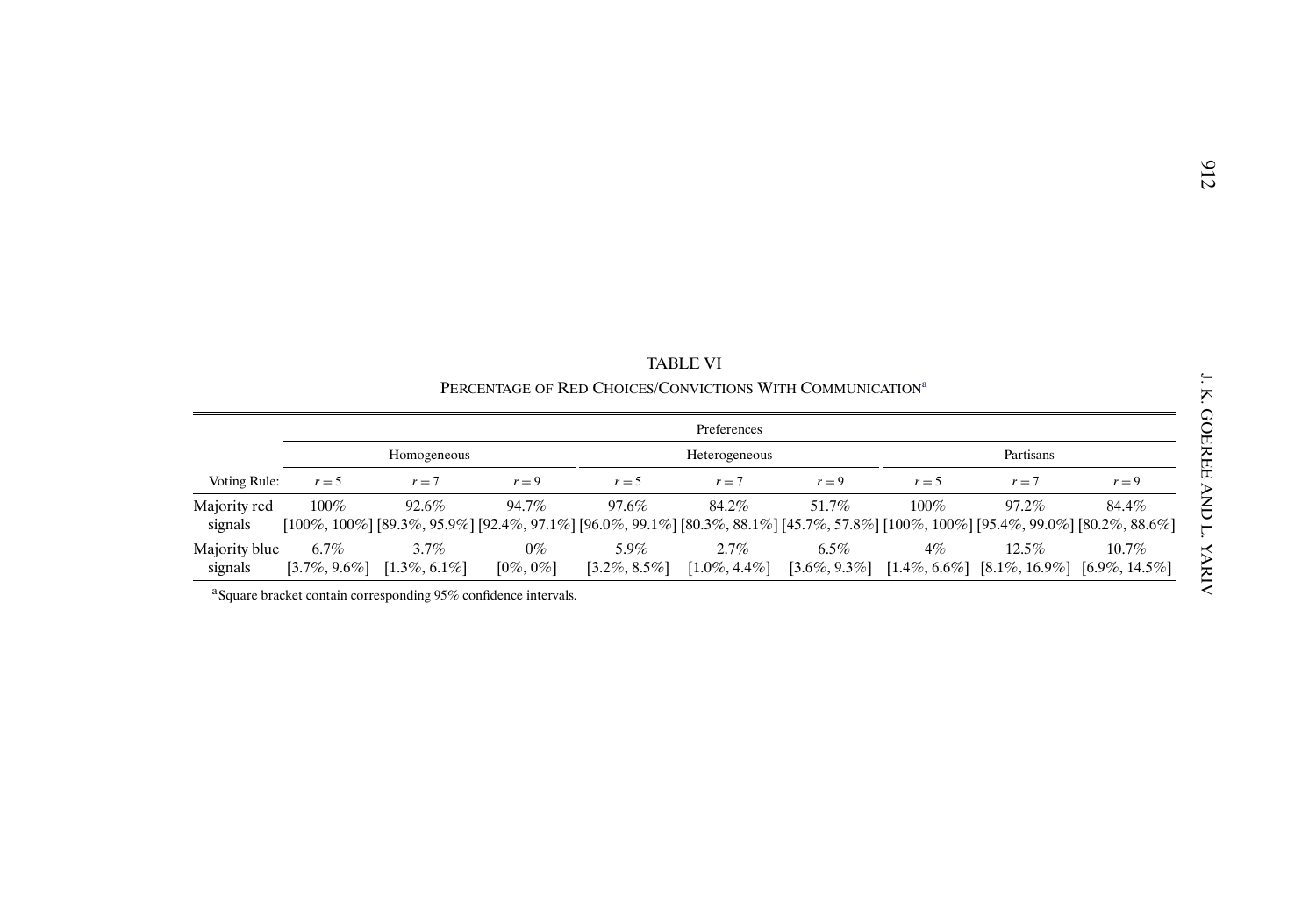<span id="page-20-0"></span>To conclude, without communication different voting rules yield significantly different group outcomes. The availability of communication reduces the effects of voting rules on outcomes. Specifically, non-unanimous voting rules generate similar outcomes in all of our experimental circumstances. Unanimous rules make it harder for groups to achieve the red outcome (conviction) and, therefore, appear different at times when the majority of signals in the group are red. Even this difference vanishes when preferences are homogeneous.

In terms of efficiency, individuals' response to group information is echoed in the generated outcomes that are significantly more efficient in the presence of communication. From a policy perspective, this suggests that deliberation may be an important instrument for design, and, when introduced, voting rules in and of themselves may be far less so.

In the next section we analyze the communication protocols that emerged and gain more understanding regarding how group outcomes are determined in the presence of communication.

## 6. COMMUNICATION PROTOCOLS

## 6.1. *Aggregate Protocol Characteristics*

We start by reporting general properties of the communication protocols. Table [VII](#page-21-0) summarizes the percentage of agents reporting truthfully their signals, misreporting their private signals (in the "lies" rubric), or not revealing anything regarding their private information. Furthermore, we account for the percentage of messages (truthful or not) that were sent publicly to the entire  $\text{group}^{\,24}$ 

As can be seen, across treatments, a striking percentage of subjects reveal their signals truthfully and almost all subjects send messages to their entire group.

These results contrast with those regarding voting without communication. While subjects are perfectly capable of behaving strategically when casting a vote, they are not very strategic when sending messages. Indeed, given that subjects react to group signals in a substantial way (see, e.g., Table [IV\)](#page-15-0), partisan subjects in the heterogeneous or partisan treatments would have an incentive to misrepresent signals that go against their leaning.<sup>25</sup>

Table [VII](#page-21-0) also reports the average number of messages conveying signal realizations and the average number of messages conveying individual types (that

<sup>24</sup>The coding was done for the sessions in which no communication preceded the communication treatments. All coding was done by two independent research assistants who were not privy to our research questions.

 $25$ This is consistent with "excessive" truthful reporting observed in other experimental setups, such as the Crawford and Sobel [\(1982\)](#page-27-0) setting; see Cai and Wang [\(2006\)](#page-27-0).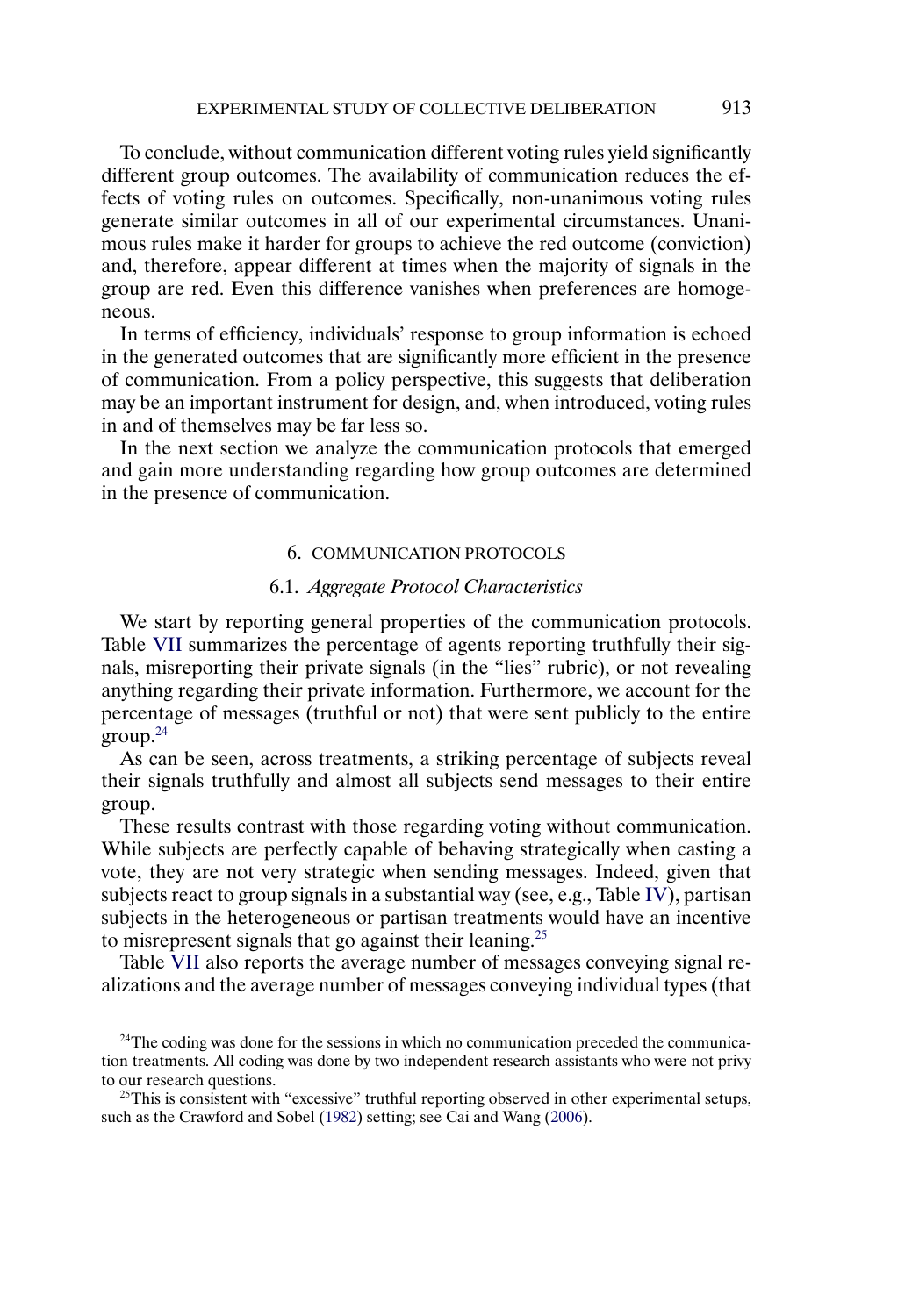<span id="page-21-0"></span>

|               |                             | Messages |        |                        | Average Number of    | Average Number of |
|---------------|-----------------------------|----------|--------|------------------------|----------------------|-------------------|
|               | Truthful<br>Lies<br>Nothing |          | Public | <b>Signal Messages</b> | <b>Type Messages</b> |                   |
| Homogeneous   |                             |          |        |                        |                      |                   |
| $r = 5$       | 90%                         | $10\%$   | $0\%$  | $100\%$                | 8.67                 |                   |
| $r = 7$       | 98%                         | 2%       | $0\%$  | 96%                    | 8.49                 |                   |
| $r = 9$       | 98%                         | 2%       | $0\%$  | 100%                   | 13.88                |                   |
| Heterogeneous |                             |          |        |                        |                      |                   |
| $r = 5$       | 88%                         | 12%      | $0\%$  | 100%                   | 13.79                | 0.21              |
| $r = 7$       | 88%                         | $10\%$   | $2\%$  | $100\%$                | 15.50                | 0.77              |
| $r = 9$       | 89%                         | $10\%$   | $1\%$  | 100%                   | 8.67                 | 1.20              |
| Partisan      |                             |          |        |                        |                      |                   |
| $r = 5$       | 93%                         | $6\%$    | $1\%$  | $100\%$                | 7.92                 | 0.04              |
| $r = 7$       | 89%                         | $9\%$    | $2\%$  | 100%                   | 7.91                 | 0.31              |
| $r = 9$       | 92%                         | 8%       | $0\%$  | $100\%$                | 8.09                 | 0.16              |

TABLE VII AGGREGATE MESSAGE PROFILES

are relevant for the heterogeneous and partisan treatments). The former is significantly greater than the latter. In fact, type revelation occurs very rarely. For example, in the partisan treatments, the average number of types revealed is significantly lower than 0-5 with any conventional significance levels.

It is worth noting that in the homogeneous treatments, unanimous chat sessions were (insignificantly) faster than majoritarian ones. The average round length under unanimity (majority) was  $39 \pm 9 (55 \pm 9)$  seconds.<sup>26</sup> In the heterogeneous treatments, however, communication was significantly longer under unanimity (96  $\pm$  13 seconds) than under simple majority (26  $\pm$  11 seconds) or 2/3 supermajority  $(36 \pm 13$  seconds).

# 6.2. *Sequencing*

To gain insights regarding the endogenous formation of communication protocols, we identified messages that contained information about private signals and messages that had to do with suggestions regarding how the group or particular individuals should act. <sup>27</sup>

Figure [1](#page-22-0) depicts the sequencing of messages as follows. We normalized the length of all conversations within a treatment to 20 periods. For each period,

 $^{26}$ This relates to Blinder and Morgan [\(2005\)](#page-27-0), who conducted an experiment in which groups were required to solve two problems: a statistical urn problem and a monetary policy puzzle. The groups could converse before casting their votes. They found no significant difference in the decision lag when group decisions were made by majority rule relative to when they were made under a unanimity requirement. See Cooper and Kagel [\(2005\)](#page-27-0) for another related study.

 $^{27}$ Again, these were coded by an independent research assistant.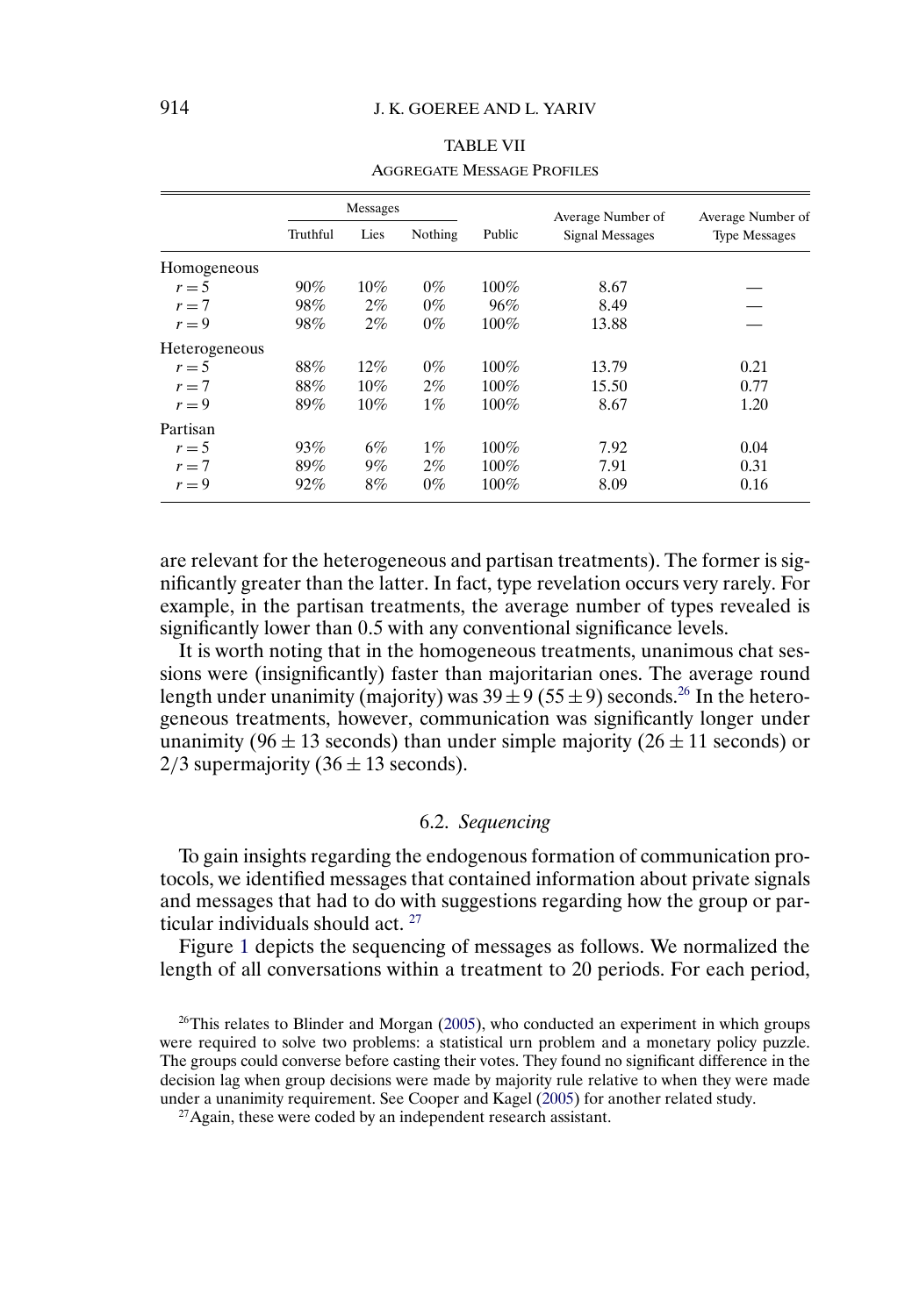<span id="page-22-0"></span>

FIGURE 1.—Sequencing within communication protocols. The x axis denotes normalized period and the y axis denotes percentage of signal or suggestion messages on left or right panels, respectively.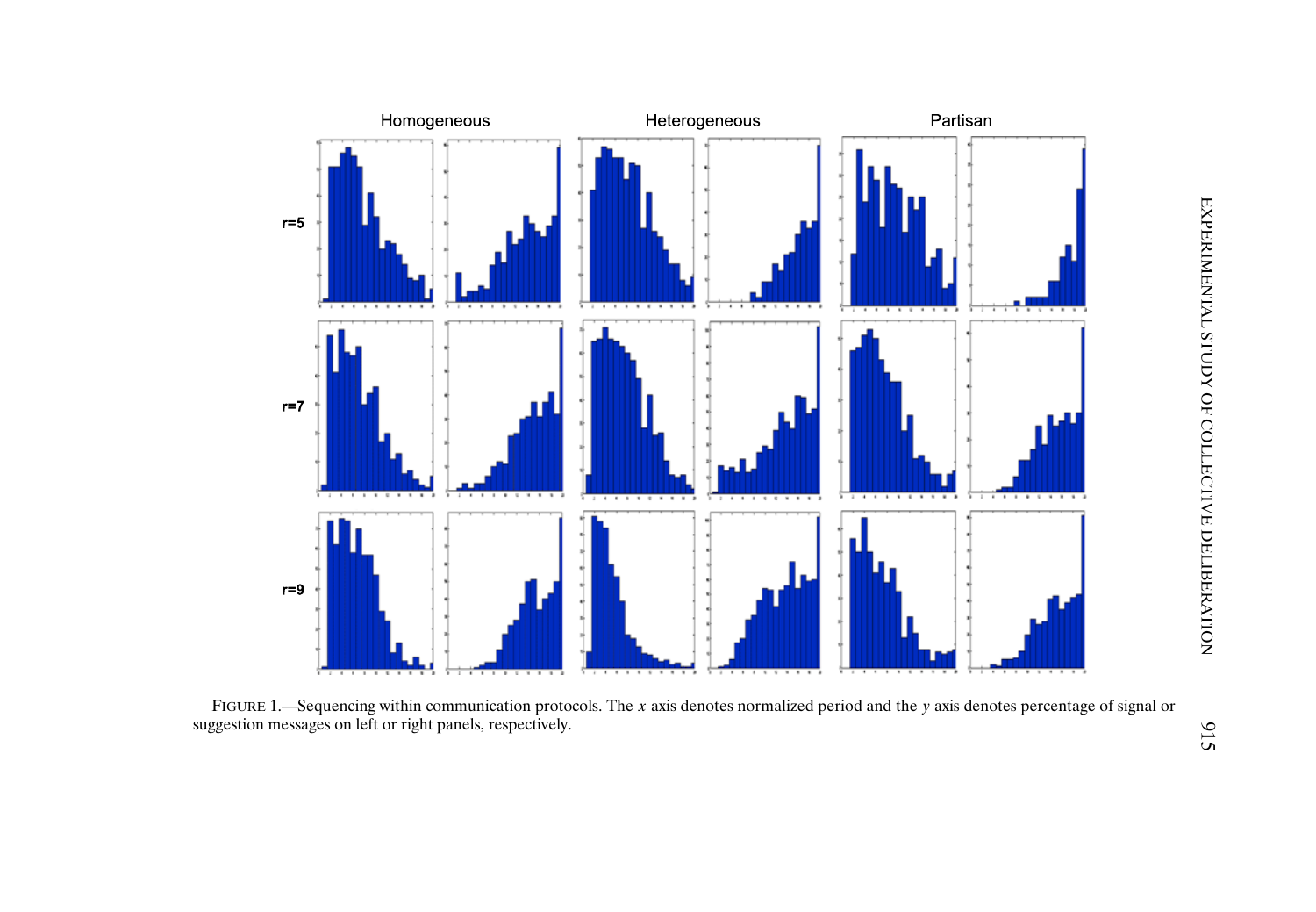<span id="page-23-0"></span>we calculated the percentage of messages sent that contained signals or suggestions as described above. Each rubric of the figure corresponds to a different treatment and contains two graphs: the left one depicting the evolution of signal messages; the right one illustrating the evolution of suggestion messages.<sup>28</sup>

Roughly speaking, conversations are consistently composed of two phases. First, subjects exchange information. Later, they converse about how to act on the collective information. This depiction is true across the different preference settings and the different voting rules.

This split into phases allows us to identify "leaders," subjects who consistently make suggestions for group and individual ultimate decisions. As it turns out, leaders do not always appear. Some sessions had unique individuals who sent numerous messages (namely, the homogeneous treatment with simple majority or the partisan treatment with unanimity). In other treatments, no clear leaders appeared.

We suspect that the emergence of leaders, while certainly a possibility when communication is available, is group specific.29

# 6.3. *Communication Volume and Outcomes*

We now inspect the relation between the volume of communication and the accuracy of decisions. Table [VIII](#page-24-0) describes the average number of signals, the average number of overall messages (termed chat length), and the percentage of messages pertaining to observed signals in all treatments, for group decisions that matched the actual state (so-called correct) and group decisions that did not match the actual state (so-called incorrect).

As can be seen from the table, while the number of signals transmitted is not significantly correlated with the groups' accuracy, the length of conversation as well as the percentage of signals transmitted within the conversation are significantly correlated with decision accuracy. Indeed, correct decisions are associated with shorter communication phases and, consequently, greater fractions of the conversations being dedicated to the transmission of information.

## 7. GROUP BEHAVIOR AND SUPERMAJORITIES

One reasoning for the equivalence of voting rules when free-form communication is available is that agents can simply circumvent the voting rule by deciding which alternative they would like to implement during deliberations

<sup>&</sup>lt;sup>28</sup>Since preference types were rarely revealed as described above, we do not include them in Figure [1.](#page-22-0)

 $29$ For the jury context, the sessions in which leaders emerged may be particularly germane. Indeed, in many U.S. courts, a jury foreperson is nominated, either by the jury itself or by the judge. The jury's foreperson effectively acts as leader, having control over some of the deliberation process as well as serving as the jury's delegate in all communications with the judge in charge (see, e.g., Abbott and Batt [\(1999\)](#page-27-0)).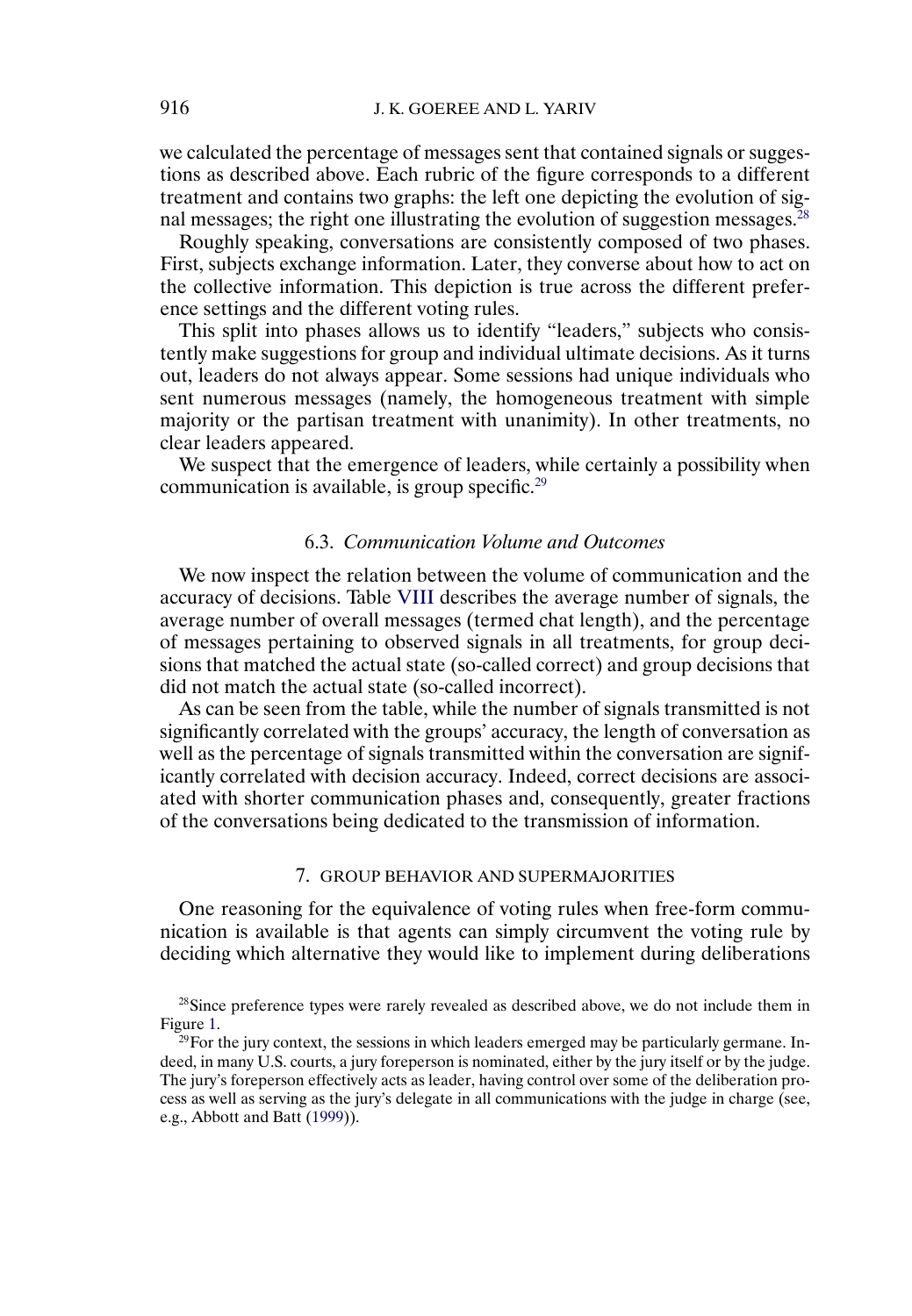<span id="page-24-0"></span>

|                                                                                      |                | Homogeneous |  |  | Heterogeneous |  |  | Partisan |  |  |                                                                                                                                            |
|--------------------------------------------------------------------------------------|----------------|-------------|--|--|---------------|--|--|----------|--|--|--------------------------------------------------------------------------------------------------------------------------------------------|
|                                                                                      |                |             |  |  |               |  |  |          |  |  | $r=5$ $r=7$ $r=9$ $r=5$ $r=7$ $r=9$ $r=5$ $r=7$ $r=9$ Wilcoxon                                                                             |
| Signals                                                                              |                |             |  |  |               |  |  |          |  |  | Correct 9.31 8.96 15.19 14.35 16.42 8.57 8.39 8.46 8.55 $W = 77$ ,<br>Incorrect 8.67 9.00 9.33 17.60 17.14 10.83 9.00 8.25 9.11 $p < 0.48$ |
| Chat length Correct 20.96 19.36 32.50 23.93 40.50 30.00 11.90 17.27 18.67 $W = 57$ , |                |             |  |  |               |  |  |          |  |  | Incorrect 30.67 44.25 34.00 38.00 47.29 38.06 30.50 28.63 31.44 $p < 0.01$                                                                 |
| $\%$ signals                                                                         | Incorrect 0.28 |             |  |  |               |  |  |          |  |  | Correct 0.44 0.46 0.47 0.60 0.41 0.29 0.70 0.49 0.46 $W = 54$ ,<br>$0.20$ $0.27$ $0.46$ $0.36$ $0.28$ $0.30$ $0.29$ $0.29$ $p < 0.004$     |

TABLE VIII VOLUME OF CHATS AND DECISION ACCURACY

and then voting unanimously for that alternative. A slight subtlety arises for unanimous voting rules for which unanimous choices in the voting stage are not robust to unilateral deviations (hence, the equivalence pertains only to intermediate voting rules, and the unanimous voting rules generate a *subset* of outcomes).

Figure [2](#page-25-0) depicts the cumulative distribution function corresponding to all possible supermajorities (5–9) for all treatments. Note that for all of our treatments, the cumulative distribution functions corresponding to the treatments without communication (solid lines) are stochastically dominated by those corresponding to treatments with communication (dashed lines). Furthermore, the cumulative distribution functions relating to the no-communication treatments are concave, while those relating to the communication treatments are convex. This captures the fact that when communication is not available, most outcomes are achieved with small supermajorities (in fact, the modal outcome is achieved with a 5 or 6 supermajority), while with communication most outcomes are achieved with large supermajorities (indeed, the modal outcomes are achieved with 8 or 9 supermajorities).

Table [VII](#page-21-0) illustrated a high percentage of subjects revealing their signals truthfully. Furthermore, Table [VI](#page-19-0) demonstrated the match between group decisions and the majority of reports in the communication stage. These numbers exceed 85% in all treatments with intermediate voting rules. These combined with the evidence captured in Figure [2](#page-25-0) are suggestive of a heuristic process underlying the groups' decision-making algorithm. Namely, subjects share their private information and then unanimously (or almost unanimously) select the alternative supported by the majority of the signals.

## 8. CONCLUSIONS

We report observations from an array of experiments that assess the joint impacts of heterogeneous preferences, voting rules, and the availability of communication on group (jury) outcomes. Several important insights emerge from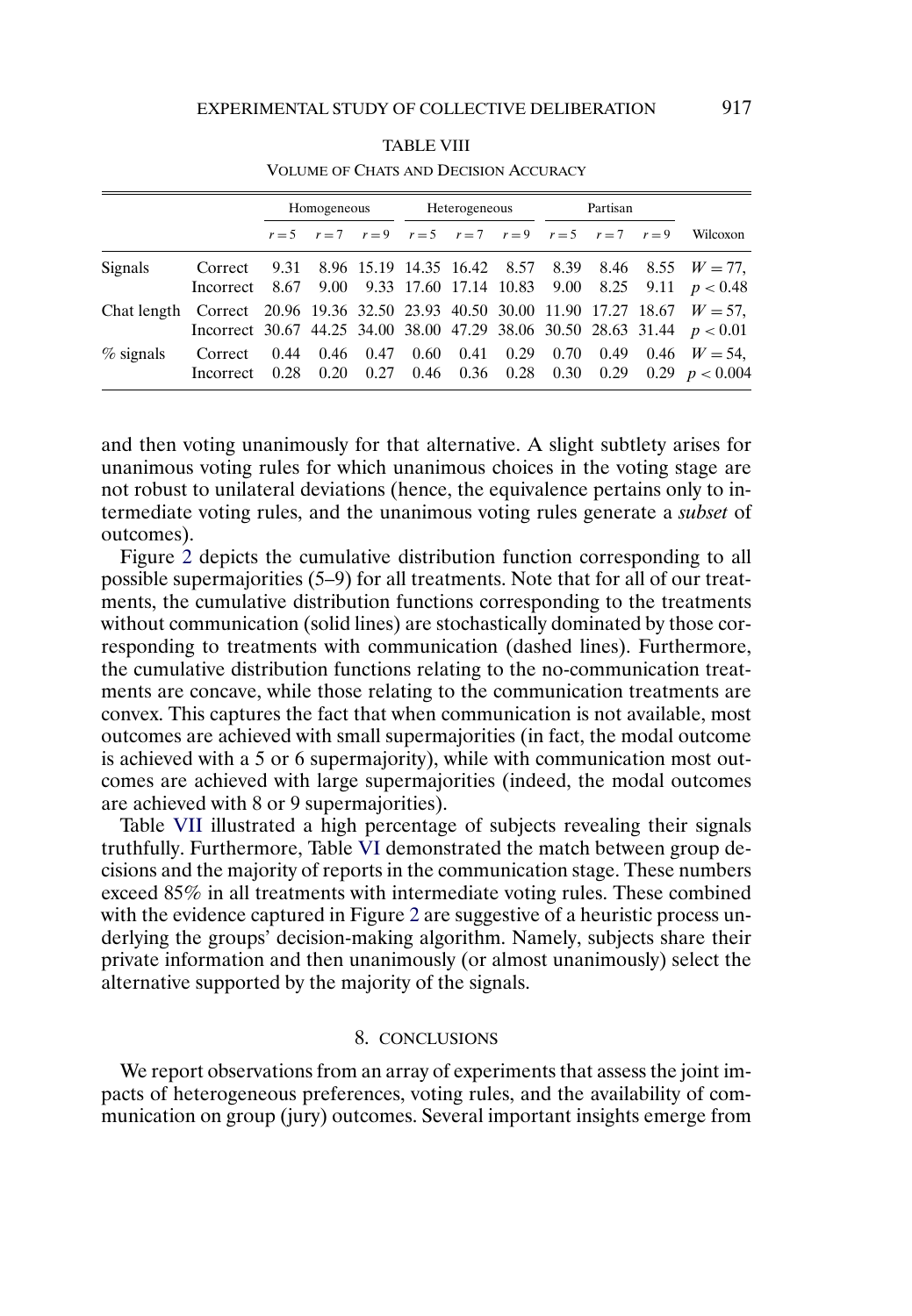<span id="page-25-0"></span>

FIGURE 2.—Cumulative distribution functions for size of supermajorities acting in consensus.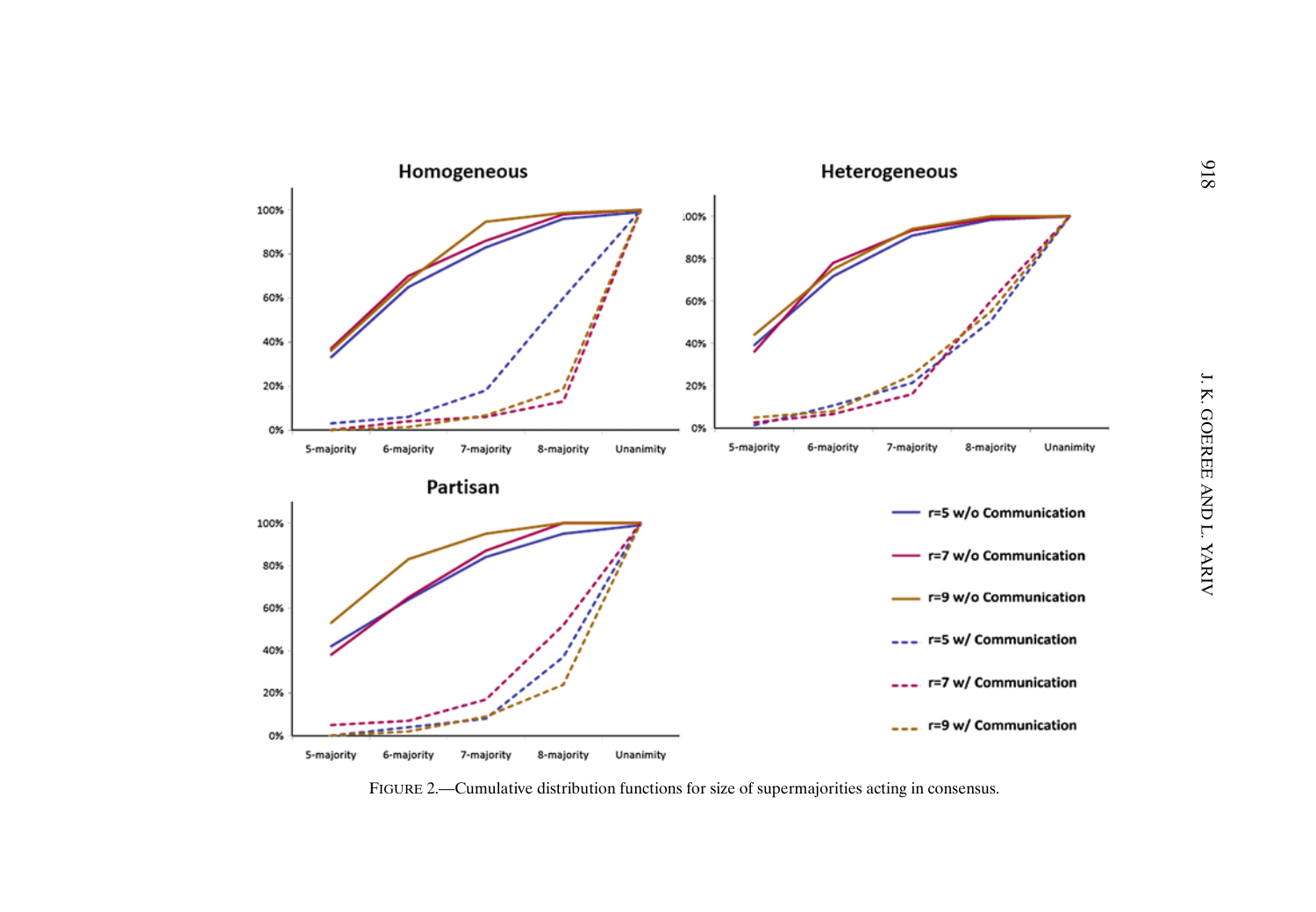our analysis. First, in the absence of communication, individuals behave strategically much in the spirit of theoretical jury models and, consequently, different voting rules yield different outcomes. Second, deliberation makes voting rules less crucial for outcomes, particularly non-unanimous ones. This is especially true when preferences of individuals are aligned. Last, communication protocols have consistent characteristics: messages are public and truthful, they are a powerful determinant of the collective choice, and they are broadly divided into two phases: first, information is shared and next, a discussion ensues as to how to aggregate that information into a group decision.

The observed similarity in outcomes for non-unanimous experimental juries is consistent with the high variance of non-unanimous voting rules specified in U.S. civil jurisdiction, where non-unanimous decision rules range anywhere from simple majority to 7/8 majority. Beyond the jury context, the results are valuable for any collective decision-making in which individuals communicate prior to taking decisions, be it faculty making hiring decisions, managerial teams making investment decisions, political entities deciding on policies, and so on and so forth.

The insights of the paper suggest the importance of using communication as an instrument in institutional design in conjunction with voting rules. Indeed, imposing restrictions on deliberation protocols may be an important avenue for generating desirable collective outcomes. Put differently, while much of the focus of the literature on collective decision making is on agents who are pivotal during the voting stage, understanding the agents who are effectively pivotal in the communication stage could be equally important. In fact, in practice, in many environments, agenda setting plays an important role in the design of collective decisions. In a way, an agenda can be thought of as a predetermined communication protocol, which, as the experimental results advise, may be crucial for generating sought-after outcomes.

In fact, even without restricting protocols, the consistent sequencing of endogenous protocols we observe opens the door to new questions regarding institutional design. So far, the theoretical literature on deliberative voting has assumed that communication is either very short (entailing one round of communication, as in Austen-Smith and Feddersen [\(2005\)](#page-27-0)) or is free-form (as in Gerardi and Yariv  $(2007)$ , much like in the experiments.<sup>30</sup>

Theoretical results suggests that when communication protocols are unrestricted (e.g., Gerardi and Yariv [\(2007\)](#page-28-0)), intermediate voting rules are equivalent in terms of the *set* of sequential equilibrium outcomes they generate. Under unanimity, only a subset of the outcomes that can result with intermediate voting rules can be implemented. These results illustrate the potential

 $30$ One exception is Lizzeri and Yariv [\(2011\)](#page-28-0), who studied protocols resembling the two-stage ones observed in our experiments. In their setup, agents first need to decide when to halt costly communication that generates public information. Agents then collectively choose an action. The paper identifies environments in which different decision rules generate identical predictions.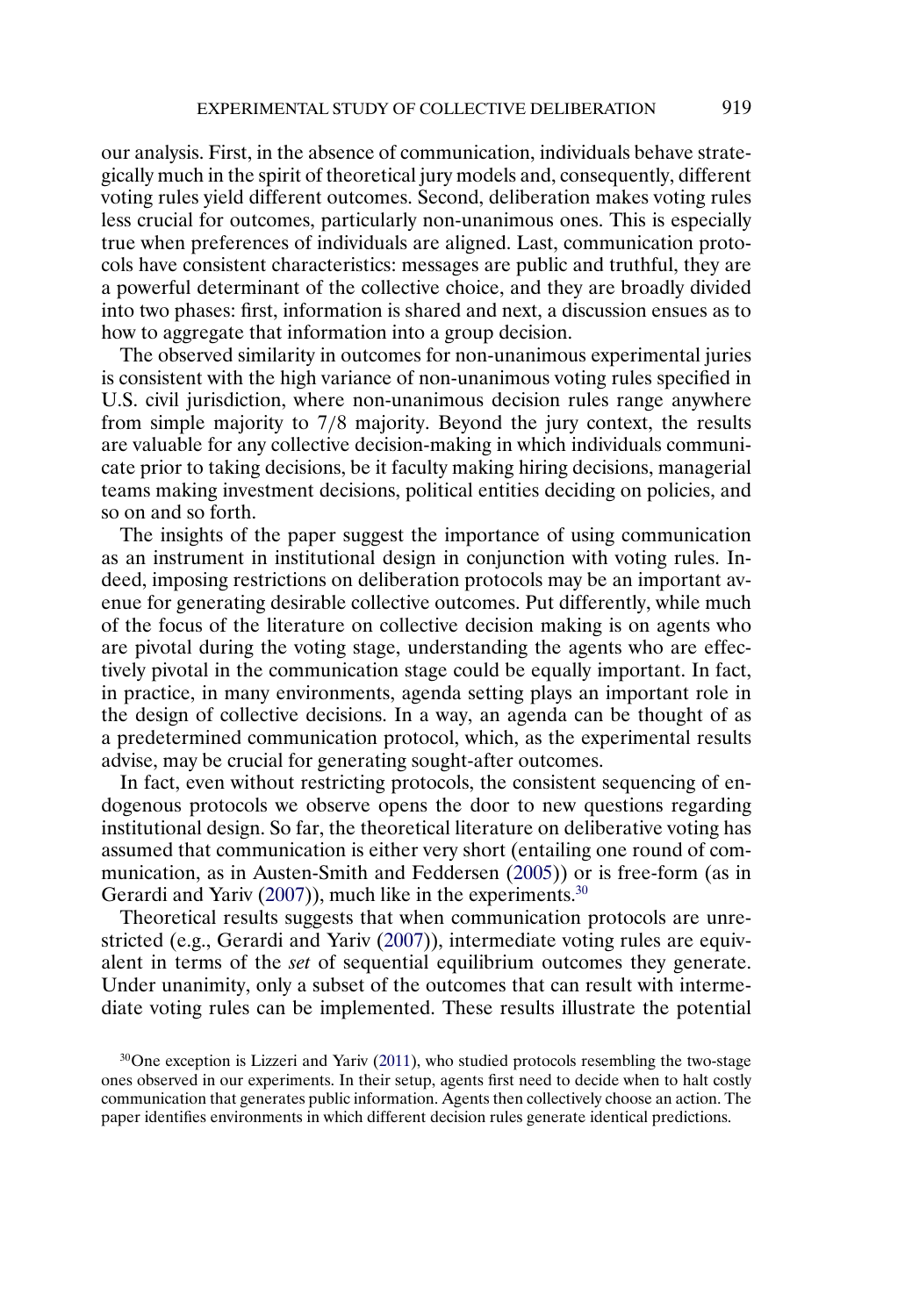<span id="page-27-0"></span>effects of communication on collective outcomes, but offer little guidance on the precise product of the collective process. Our experimental results suggest stronger impacts of communication: the *selected* outcomes are the same across institutions.

We suspect that this is due to the particular format the observed (endogenous) communication protocols take. In that respect, our study suggests the importance of comparing different institutions with protocols that are in between the two polar specifications commonly studied: one-shot and fully unrestricted.

#### **[REFERENCES](http://www.e-publications.org/srv/ecta/linkserver/setprefs?rfe_id=urn:sici%2F0012-9682%28201105%2979%3A3%3C893%3AAESOCD%3E2.0.CO%3B2-1)**

- ABBOTT, W. F., AND J. BATT (1999): *A Handbook of Jury Research*. American Law Institute– American Bar Association. [\[916\]](#page-23-0)
- ANDREONI, J., AND J. RAO (2009): "Just Ask: One- and Two-Way Communication in Dictator Games," Mimeo, University of California, San Diego. [\[897\]](#page-4-0)
- AUSTEN-SMITH, D., AND J. BANKS [\(1996\): "Information Aggregation, Rationality, and the Con](http://www.e-publications.org/srv/ecta/linkserver/openurl?rft_dat=bib:3/Austen-SmithBanks&rfe_id=urn:sici%2F0012-9682%28201105%2979%3A3%3C893%3AAESOCD%3E2.0.CO%3B2-1)dorcet Jury Theorem," *[American Political Science Review](http://www.e-publications.org/srv/ecta/linkserver/openurl?rft_dat=bib:3/Austen-SmithBanks&rfe_id=urn:sici%2F0012-9682%28201105%2979%3A3%3C893%3AAESOCD%3E2.0.CO%3B2-1)*, 90, 34–45. [\[896,901\]](#page-3-0)
- AUSTEN-SMITH, D., AND T. FEDDERSEN [\(2005\): "Deliberation and Voting Rules," in](http://www.e-publications.org/srv/ecta/linkserver/openurl?rft_dat=bib:4/Austen-SmithFeddersena&rfe_id=urn:sici%2F0012-9682%28201105%2979%3A3%3C893%3AAESOCD%3E2.0.CO%3B2-1) *Social [Choice and Strategic Decisions: Essays in Honor of Jeffrey S. Banks](http://www.e-publications.org/srv/ecta/linkserver/openurl?rft_dat=bib:4/Austen-SmithFeddersena&rfe_id=urn:sici%2F0012-9682%28201105%2979%3A3%3C893%3AAESOCD%3E2.0.CO%3B2-1)*, ed. by D. Austen-Smith [and J. Duggan. Berlin: Springer.](http://www.e-publications.org/srv/ecta/linkserver/openurl?rft_dat=bib:4/Austen-SmithFeddersena&rfe_id=urn:sici%2F0012-9682%28201105%2979%3A3%3C893%3AAESOCD%3E2.0.CO%3B2-1) [\[893,896](#page-0-0)[,919\]](#page-3-0)
- [\(2006\): "Deliberation, Preference Uncertainty, and Voting Rules,"](http://www.e-publications.org/srv/ecta/linkserver/openurl?rft_dat=bib:5/Austen-SmithFeddersenb&rfe_id=urn:sici%2F0012-9682%28201105%2979%3A3%3C893%3AAESOCD%3E2.0.CO%3B2-1) *American Political [Science Review](http://www.e-publications.org/srv/ecta/linkserver/openurl?rft_dat=bib:5/Austen-SmithFeddersenb&rfe_id=urn:sici%2F0012-9682%28201105%2979%3A3%3C893%3AAESOCD%3E2.0.CO%3B2-1)*, 100, 209–217. [\[893,896\]](#page-0-0)
- BATTAGLINI, M., R. MORTON, AND T. R. PALFREY [\(2010\): "The Swing Voter's Curse in the Lab](http://www.e-publications.org/srv/ecta/linkserver/openurl?rft_dat=bib:6/Batetal2010&rfe_id=urn:sici%2F0012-9682%28201105%2979%3A3%3C893%3AAESOCD%3E2.0.CO%3B2-1)oratory," *[Review of Economic Studies](http://www.e-publications.org/srv/ecta/linkserver/openurl?rft_dat=bib:6/Batetal2010&rfe_id=urn:sici%2F0012-9682%28201105%2979%3A3%3C893%3AAESOCD%3E2.0.CO%3B2-1)*, 77, 61–89. [\[897\]](#page-4-0)
- BLINDER, A. S., AND J. MORGAN [\(2005\): "Are Two Heads Better Than One? An Experimental](http://www.e-publications.org/srv/ecta/linkserver/openurl?rft_dat=bib:7/BliMor2005&rfe_id=urn:sici%2F0012-9682%28201105%2979%3A3%3C893%3AAESOCD%3E2.0.CO%3B2-1) [Analysis of Group versus Individual Decision-Making,"](http://www.e-publications.org/srv/ecta/linkserver/openurl?rft_dat=bib:7/BliMor2005&rfe_id=urn:sici%2F0012-9682%28201105%2979%3A3%3C893%3AAESOCD%3E2.0.CO%3B2-1) *Journal of Money, Credit and Banking*, [37, 789–811.](http://www.e-publications.org/srv/ecta/linkserver/openurl?rft_dat=bib:7/BliMor2005&rfe_id=urn:sici%2F0012-9682%28201105%2979%3A3%3C893%3AAESOCD%3E2.0.CO%3B2-1) [\[914\]](#page-21-0)
- BOTTOM, W., K. LADHA, AND G. MILLER [\(2002\): "Propagation of Individual Bias Through](http://www.e-publications.org/srv/ecta/linkserver/openurl?rft_dat=bib:8/Botetal2002&rfe_id=urn:sici%2F0012-9682%28201105%2979%3A3%3C893%3AAESOCD%3E2.0.CO%3B2-1) [Group Judgment: Error in the Treatment of Asymmetrically Informative Signals,"](http://www.e-publications.org/srv/ecta/linkserver/openurl?rft_dat=bib:8/Botetal2002&rfe_id=urn:sici%2F0012-9682%28201105%2979%3A3%3C893%3AAESOCD%3E2.0.CO%3B2-1) *Journal of [Risk and Uncertainty](http://www.e-publications.org/srv/ecta/linkserver/openurl?rft_dat=bib:8/Botetal2002&rfe_id=urn:sici%2F0012-9682%28201105%2979%3A3%3C893%3AAESOCD%3E2.0.CO%3B2-1)*, 25, 147–163. [\[897\]](#page-4-0)
- CAI, H., AND J. WANG [\(2006\): "Overcommunication in Strategic Information Transmission](http://www.e-publications.org/srv/ecta/linkserver/openurl?rft_dat=bib:9/CaiWan2006&rfe_id=urn:sici%2F0012-9682%28201105%2979%3A3%3C893%3AAESOCD%3E2.0.CO%3B2-1) Games," *[Games and Economic Behavior](http://www.e-publications.org/srv/ecta/linkserver/openurl?rft_dat=bib:9/CaiWan2006&rfe_id=urn:sici%2F0012-9682%28201105%2979%3A3%3C893%3AAESOCD%3E2.0.CO%3B2-1)*, 56, 7–36. [\[913\]](#page-20-0)
- CHARNESS, G., AND M. DUFWENBERG [\(2006\): "Promises and Partnership,"](http://www.e-publications.org/srv/ecta/linkserver/openurl?rft_dat=bib:10/ChaDuf2006&rfe_id=urn:sici%2F0012-9682%28201105%2979%3A3%3C893%3AAESOCD%3E2.0.CO%3B2-1) *Econometrica*, 74, [1579–1601.](http://www.e-publications.org/srv/ecta/linkserver/openurl?rft_dat=bib:10/ChaDuf2006&rfe_id=urn:sici%2F0012-9682%28201105%2979%3A3%3C893%3AAESOCD%3E2.0.CO%3B2-1) [\[897\]](#page-4-0)
- CONDORCET, MARQUIS DE (1785): *Essai sur l'application de l'analyse a la probabilite des decisions rendues a la probabilite des voix*. Paris: De l'imprimerie royale. Translated in 1976 to "Essay on the Application of Mathematics to the Theory of Decision-Making," in *Condorcet: Selected Writings*, ed. by K. M. Baker. Indianapolis, IN: Bobbs–Merrill. [\[895,896\]](#page-2-0)
- COOPER, D., AND J. KAGEL [\(2005\): "Are Two Heads Better Than One? Team versus Individual](http://www.e-publications.org/srv/ecta/linkserver/openurl?rft_dat=bib:12/CooKag2005&rfe_id=urn:sici%2F0012-9682%28201105%2979%3A3%3C893%3AAESOCD%3E2.0.CO%3B2-1) Play in Signaling Games," *[American Economic Review](http://www.e-publications.org/srv/ecta/linkserver/openurl?rft_dat=bib:12/CooKag2005&rfe_id=urn:sici%2F0012-9682%28201105%2979%3A3%3C893%3AAESOCD%3E2.0.CO%3B2-1)*, 95, 477–509. [\[897,914\]](#page-4-0)
- [COUGHLAN, P. \(2000\): "In Defense of Unanimous Jury Verdicts: Mistrials, Communication, and](http://www.e-publications.org/srv/ecta/linkserver/openurl?rft_dat=bib:13/Cou2000&rfe_id=urn:sici%2F0012-9682%28201105%2979%3A3%3C893%3AAESOCD%3E2.0.CO%3B2-1) Strategic Voting," *[American Political Science Review](http://www.e-publications.org/srv/ecta/linkserver/openurl?rft_dat=bib:13/Cou2000&rfe_id=urn:sici%2F0012-9682%28201105%2979%3A3%3C893%3AAESOCD%3E2.0.CO%3B2-1)*, 94, 375–393. [\[896,897\]](#page-3-0)
- CRAWFORD, V. P., AND J. SOBEL [\(1982\): "Strategic Information Transmission,"](http://www.e-publications.org/srv/ecta/linkserver/openurl?rft_dat=bib:14/CraSob1982&rfe_id=urn:sici%2F0012-9682%28201105%2979%3A3%3C893%3AAESOCD%3E2.0.CO%3B2-1) *Econometrica*, 50, [1431–1451.](http://www.e-publications.org/srv/ecta/linkserver/openurl?rft_dat=bib:14/CraSob1982&rfe_id=urn:sici%2F0012-9682%28201105%2979%3A3%3C893%3AAESOCD%3E2.0.CO%3B2-1) [\[913\]](#page-20-0)
- [DEVINE, D. J., L. D. CLAYTON, B. B. DUNFORD, R. SEYING,](http://www.e-publications.org/srv/ecta/linkserver/openurl?rft_dat=bib:15/Devetal2001&rfe_id=urn:sici%2F0012-9682%28201105%2979%3A3%3C893%3AAESOCD%3E2.0.CO%3B2-1) AND J. PRYCE (2001): "Jury Decision [Making: 45 Years of Empirical Research on Deliberating Groups,"](http://www.e-publications.org/srv/ecta/linkserver/openurl?rft_dat=bib:15/Devetal2001&rfe_id=urn:sici%2F0012-9682%28201105%2979%3A3%3C893%3AAESOCD%3E2.0.CO%3B2-1) *Psychology, Public Policy, and Law*[, 7, 622–727.](http://www.e-publications.org/srv/ecta/linkserver/openurl?rft_dat=bib:15/Devetal2001&rfe_id=urn:sici%2F0012-9682%28201105%2979%3A3%3C893%3AAESOCD%3E2.0.CO%3B2-1) [\[894\]](#page-1-0)
- DICKSON, E., C. HAFER, AND D. LANDA [\(2008\): "Cognition and Strategy: A Deliberation Exper](http://www.e-publications.org/srv/ecta/linkserver/openurl?rft_dat=bib:16/Dicetal2008&rfe_id=urn:sici%2F0012-9682%28201105%2979%3A3%3C893%3AAESOCD%3E2.0.CO%3B2-1)iment," *[Journal of Politics](http://www.e-publications.org/srv/ecta/linkserver/openurl?rft_dat=bib:16/Dicetal2008&rfe_id=urn:sici%2F0012-9682%28201105%2979%3A3%3C893%3AAESOCD%3E2.0.CO%3B2-1)*, 70, 974–989. [\[897\]](#page-4-0)